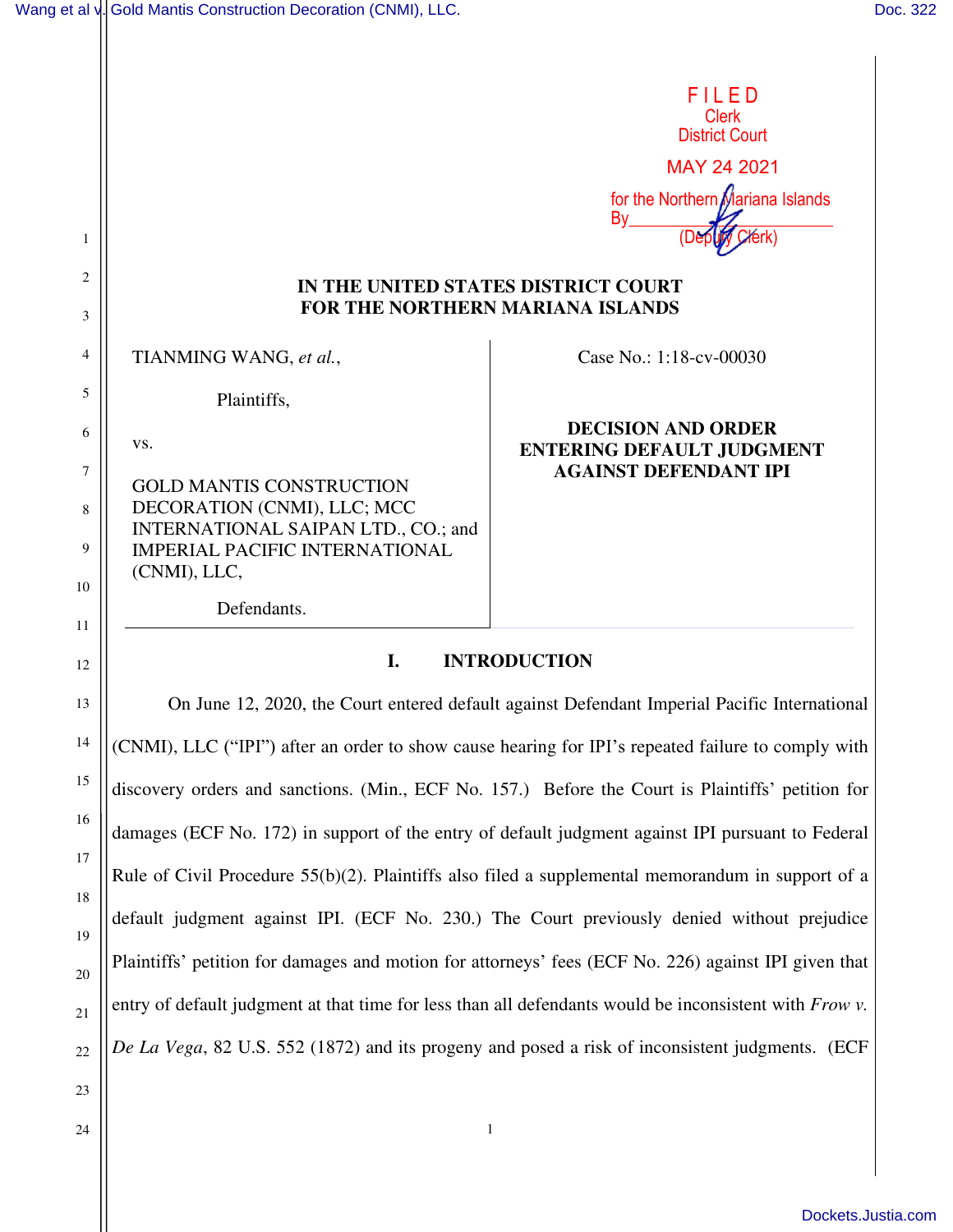No. 274.) Plaintiffs have since settled with and dismissed their actions against Defendants Gold Mantis Construction Decoration (CNMI), LLC ("Gold Mantis") and MCC International Saipan Ltd., Co. ("MCC") such that IPI is the only remaining defendant. (ECF Nos. 288, 292.) The Court thus granted Plaintiffs' motion for reconsideration to renew their request for entry of default judgment against IPI in the amount of \$3,863,534 in compensatory damages and double that amount (\$7,727,068) in punitive damages for a total of \$11,590,602. (Mot. for Reconsideration at 3, ECF No. 295; Min., ECF No. 299.) Having reviewed the briefs, supporting declarations, and applicable law, the Court GRANTS Plaintiffs' petition for damages but for the lower amount of \$5,430,595.58 for the the following reasons.<sup>1</sup>

### **II. FACTUAL BACKGROUND**

 Plaintiffs are seven Chinese construction workers who bring claims against their former employers Gold Mantis and MCC and the project owner IPI under four causes of action: 1) forced labor under the Trafficking Victims Protection Reauthorization Act ("TVPRA"), 18 U.S.C §§ 1589, 1590, 1592, 1595; (2) forced labor under the CNMI Anti-Trafficking Act, 6 CMC §§ 1502, 1503, 1507; (3) negligence; and (4) liability for employees of subcontractor (for injuries), 4 CMC § 9304(c). (First Amended Compl. "FAC" ¶¶ 308–340, ECF No. 6.) They were recruited by Defendants and/or their agents from China under false promises of good conditions, high wages, and legal work status. (*Id*. ¶ 52.) However, after paying high recruitment fees, Plaintiffs were instead subjected to over 12-

 $1$  A decision and order regarding Plaintiffs' fourth motion for attorneys' fees in connection to default judgment (ECF No. 226) will be entered separately.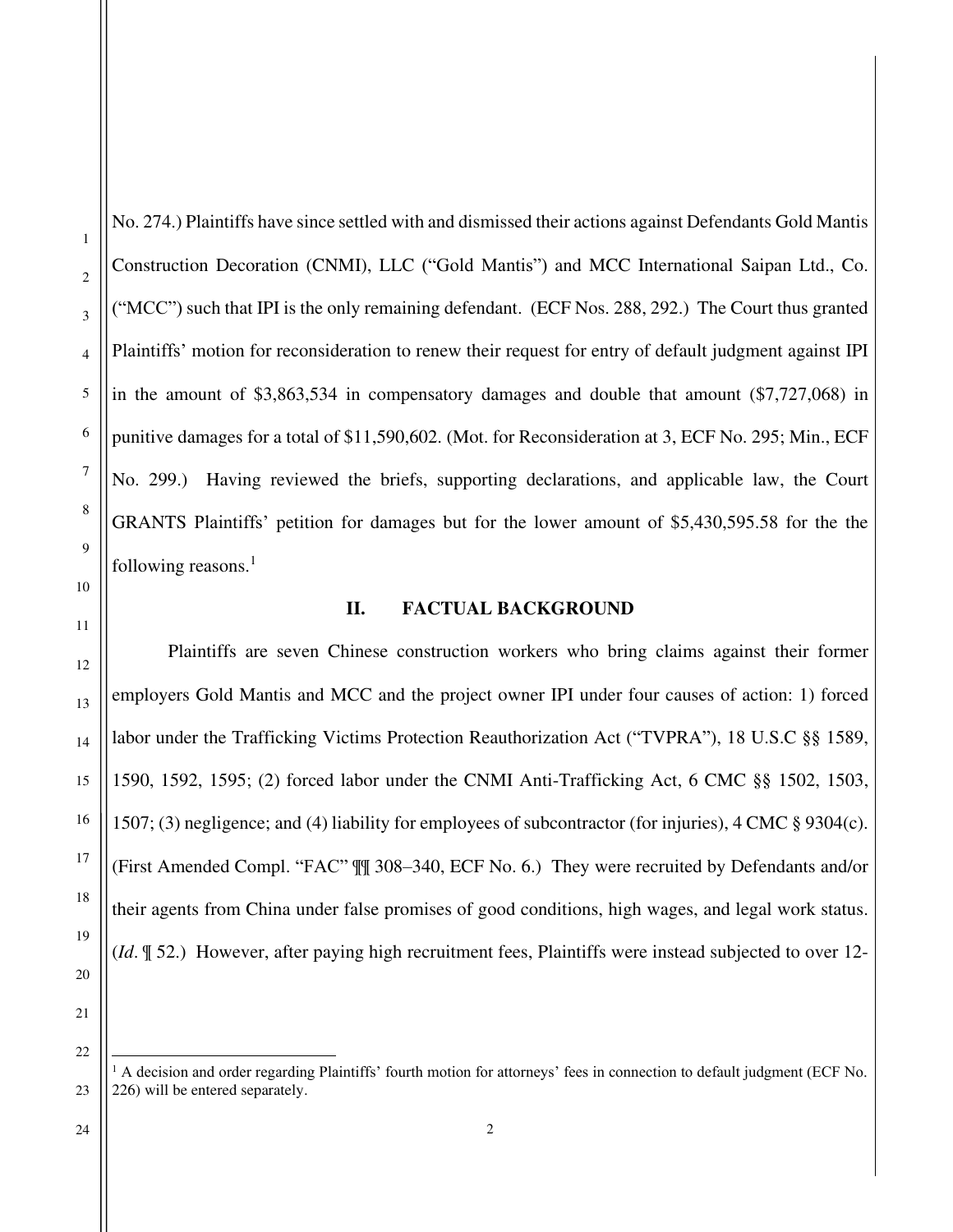hour work days without any rest and sometimes 24-hour work shifts, paid below legal minimum wage, crammed into dormitories, yelled at by their supervisors, forced to pay fines for arriving late or not working hard enough, and subjected to extreme, dangerous and inhumane work conditions on the Imperial Pacific Casino construction site in Garapan, Saipan. (*Id.* ¶¶ 33–296.) Furthermore, Defendants arranged for Plaintiffs to enter as "tourists" instead of under a lawful temporary work visa, took away their passports, instructed them to hide when government officials came to inspect the worksite or dormitories, threatened them from seeking medical care for their injuries, and failed to compensate them for their injuries suffered from working on the construction site—which varied from severe burns to damaged fingers or feet. (*Id.* ¶¶ 6, 45, 56, 160, 230, 244, 254, 267, 284, 287, 298, 318.)

 MCC was the general contractor on the casino project. (*Id*. ¶ 129.) Three of the Plaintiffs were employed under MCC. (*Id*. ¶ 57.) During their employment with MCC, they had to pay an additional \$2,000 recruitment fee upon arrival and work 12-hour or more work shifts with no rest. (*Id.*  $\P$  63– 64.) Plaintiffs under MCC were also never paid on time, paid less than minimum wage, forced to buy their own protective gear, threatened to be sent back to China given their unlawful status, and told that their complaints were useless given their immigration status. (*Id*. ¶¶ 65–75.) MCC's managers also held on to Plaintiffs' passports. (*Id*. ¶ 76.)

 Eventually, all of the Plaintiffs worked under Gold Mantis. (*Id*. ¶¶ 218, 235, 242, 252, 265, 277, 286.) A Gold Mantis manager charged Plaintiffs an additional \$1,000 fee for their jobs. (*Id*. ¶ 80.) Under Gold Mantis, Plaintiffs similarly regularly worked 12-hour or longer days, including up to 24-hour shifts on occasion. (*Id*. ¶¶ 84, 85.) They were not paid in a timely manner and, if paid at all, were paid less than minimum wage and less overtime than they performed. (*Id*. ¶¶ 94–97.) The Gold

1

2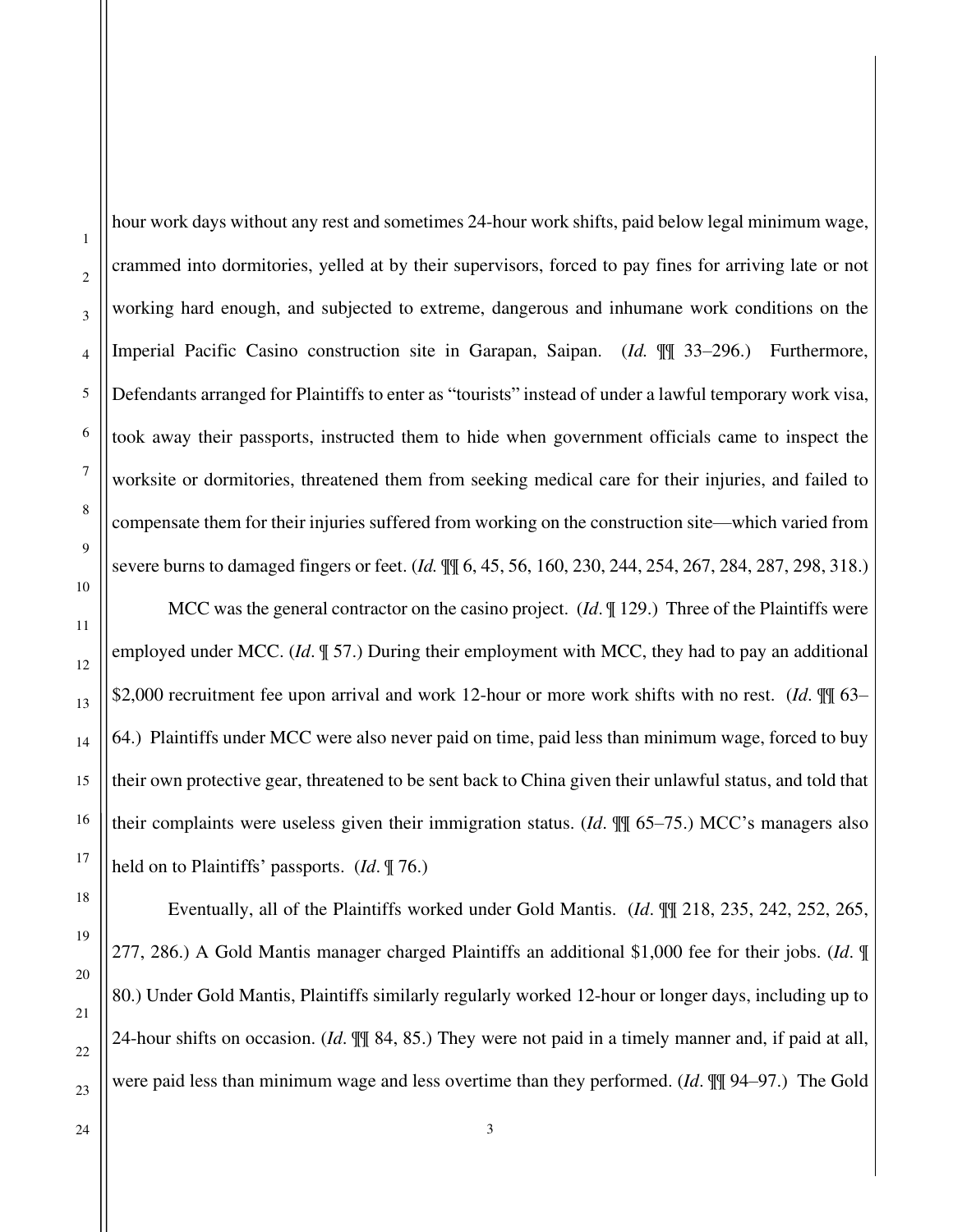1

Mantis manager fined employees when they did not work hard enough, rested on the job, or refused a shift. (*Id*. ¶¶ 105–108.) He also threatened to physically harm and kill employees. (*Id*. ¶¶ 109, 111.) Gold Mantis also threatened employees without immigration status that they would be deported or arrested if they went to government or medical authorities, instructed them that they could not go to public places or interact with others or else they would be deported, and actively hid them during inspections. (*Id*. ¶¶ 115–119.) All seven Plaintiffs sustained injuries during the course of their employment with Gold Mantis. (*Id*. ¶¶ 219–220, 236-37, 243–44, 253–53, 265–66, 277-79, 286–87.)

As to IPI's role, IPI was the developer that was granted an exclusive license to build the casino project in Saipan and that hired multiple Chinese construction firms including MCC and Gold Mantis to build the casino. (*Id*. ¶¶ 2, 36, 37, 168.) IPI exercised significant control over the construction site, including its safety conditions; exercised control over which companies to hire or fire for the casino project; and directed the companies' tasks. (*Id*. ¶¶ 37, 168–182.) Furthermore, IPI knew or should have known about the use of unauthorized workers, the lack of compensation insurance, the lack of adequate safety at its construction site, and their contractors' policies regarding hours and harsh punishments. (*Id*. ¶¶ 164–166, 197.) IPI's general counsel served as the authorized representative for both MCC and Gold Mantis in their applications for an exemption from a CNMI law capping the number of foreign workers that an employer may hire. (*Id*. ¶171.) IPI also arranged or provided the unsanitary housing for many of the unauthorized workers, including Plaintiffs, and owned or arranged the buses that transported the workers to the casino project each day. (*Id*. ¶¶ 193–195, 201.) Furthermore, IPI assisted in hiding unauthorized construction workers from government investigators and denied an OSHA inspector who went to investigate multiple claims of injuries access to the casino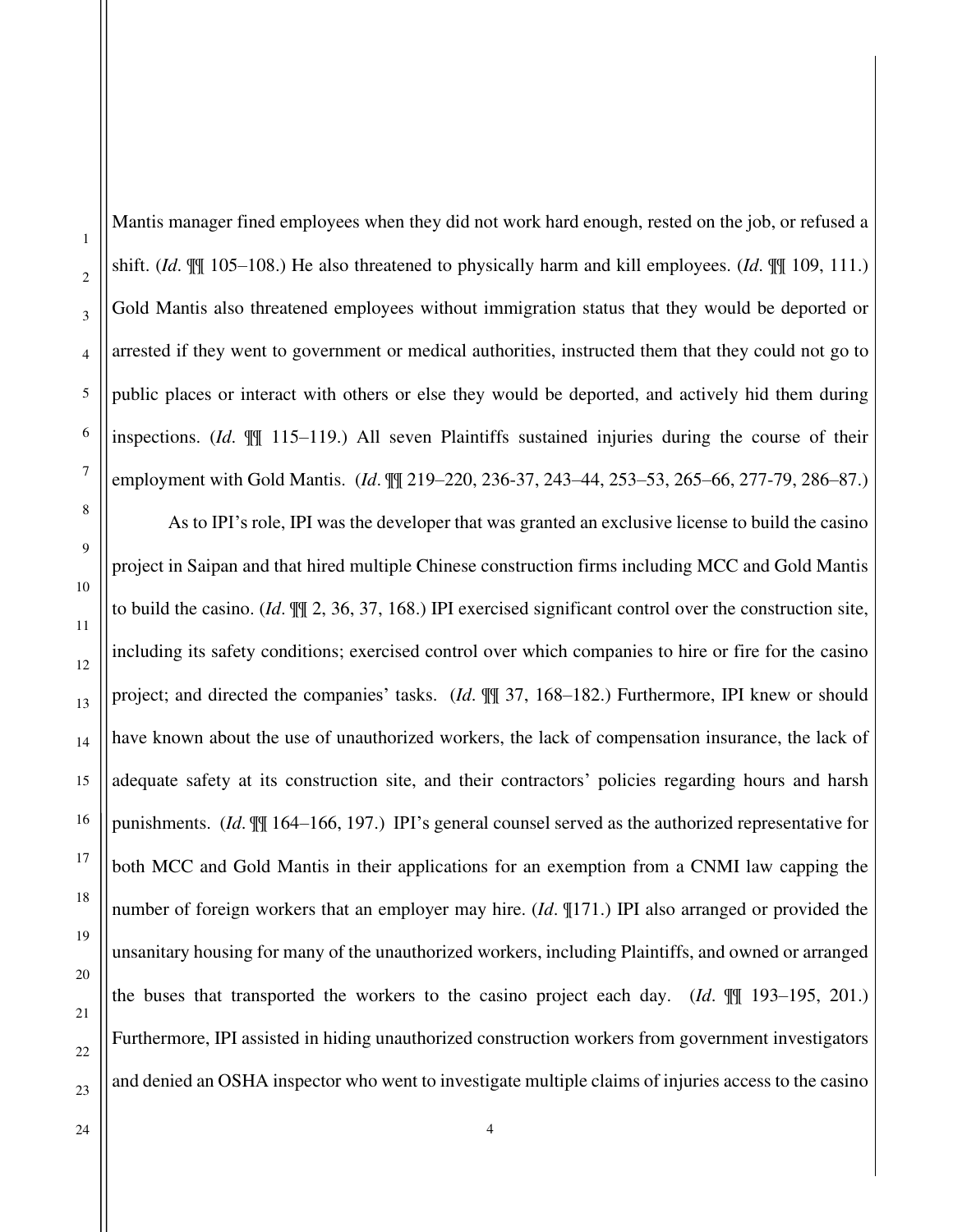site. (*Id*. ¶¶ 138, 202.) Accordingly, Plaintiffs sought general, special, and punitive damages, along with attorney fees and costs. (*Id*. ¶ 341.)

## **III. PROCEDURAL BACKGROUND**

 After months of discovery and pre-trial motions, the Court on June 12, 2020 entered default against IPI pursuant to Federal Rule of Civil Procedure 37 for IPI's repeated violations of discovery orders. (Min., ECF No. 157; Amended Mem. Decision, ECF No. 193.) Plaintiffs subsequently filed their petition for damages for entry of default judgment against IPI, specifically focusing on damages under the TVPRA because any damages for Plaintiffs' other three causes of action would be duplicative. ("Pet. for Damages" at 6, ECF No. 172.) Plaintiffs seek approximately \$3.86 million in compensatory damages for emotional distress suffered each day they were subjected to forced labor, lost income from their physical injuries incurred working for the casino project, future lost income, and pain and suffering related to those injuries. (*Id*. at 9–27, 29.) Plaintiffs also seek twice that amount in punitive damages, for an approximate total of \$11.6 million in damages. (*Id*. at 27–30.) Their petition was supported by a declaration from each Plaintiff,<sup>2</sup> photographs of their respective injuries, and documents that supported their claim for damages. (ECF Nos. 173–179.) Their petition also included declarations from Plaintiffs' counsel Aaron Halegua ("Halegua Decl.," ECF No. 180), Florence Burke, an expert in human trafficking trauma ("Burke Decl.," ECF No. 181), and Neil Steinkamp, a finance consultant ("Steinkamp Decl.," ECF No. 182).

1

2

3

4

5

6

7

8

9

10

11

12

13

14

15

16

17

18

19

20

<sup>21</sup>

<sup>22</sup> 23 <sup>2</sup> These include the declarations of Tianming Wang ("T. Wang Decl.," ECF No. 173), Dong Han ("Han Decl.," ECF No. 174), Liangcai Sun ("Sun Decl.," ECF No. 175), Yongjun Meng ("Meng Decl.," ECF No. 176), Qingchun Xu ("Xu Decl.," ECF No. 177), Youli Wang ("Y. Wang Decl.," ECF No. 178), and Xiyang Du ("Du Decl.," ECF No. 179).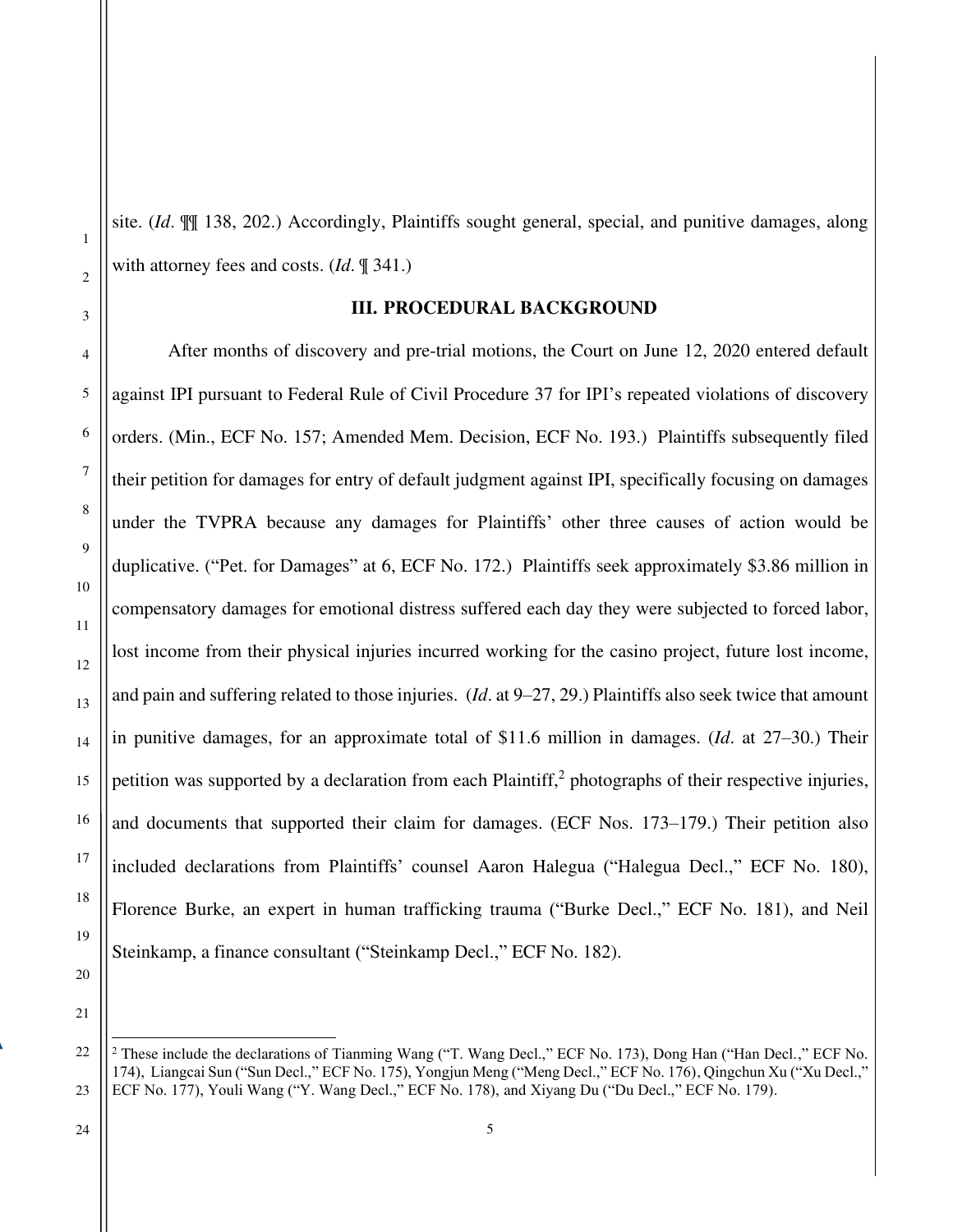In response to IPI's opposition ("Opp'n," ECF No. 196) to Plaintiffs' petition for damages supported by exhibits (ECF No. 196-1), Plaintiffs produced additional declarations from a former CNMI Secretary of the Department of Labor and a former IPI employee who worked for IPI's construction department and then operations department, both supported by photos taken during the time Plaintiffs worked on the project (*see* Plaintiffs' Reply, ECF No. 205; Edith Deleon Guerrero Declaration "Guerrero Decl." ECF No. 206; Roger Pich Declaration "Pich Decl.," ECF No. 207). Plaintiffs also provided a declaration from a medical doctor who previously worked at the Saipan public hospital and gave a medical opinion about Plaintiffs' injuries. (Neda Farzan, M.D. Declaration "Farzan Decl.," ECF No. 208.) IPI also filed a supplemental position statement in opposition to Plaintiffs' petition for damages.<sup>3</sup> ("Second Opp'n," ECF No. 214.)

 IPI in the interim also filed a motion to set aside the entry of default under shortened time. (ECF Nos. 183, 184.) The matters came on for a hearing on August 7, 2020, at which time the Court denied IPI's motion to set aside the entry of default, and further ordered that the parties file supplemental briefing on the issue of entry of default judgment against one of multiple jointly liable defendants. (Min., ECF No. 219.) Particularly, the Court had concerns about the entry of default judgment against one defendant while the case was still pending against joint defendants who could refute Plaintiffs' claims, a risk recognized in *Frow v. De La Vega*, 82 US. 552 (1872). Accordingly, Plaintiffs filed their supplemental brief in support of their petition for damages on August 20, 2020

<sup>3</sup> However, some of IPI's arguments relied on an exhibit that was never produced. (*See* Notice of Errata, ECF No. 215.) Arguments in reliance of that exhibit are rejected.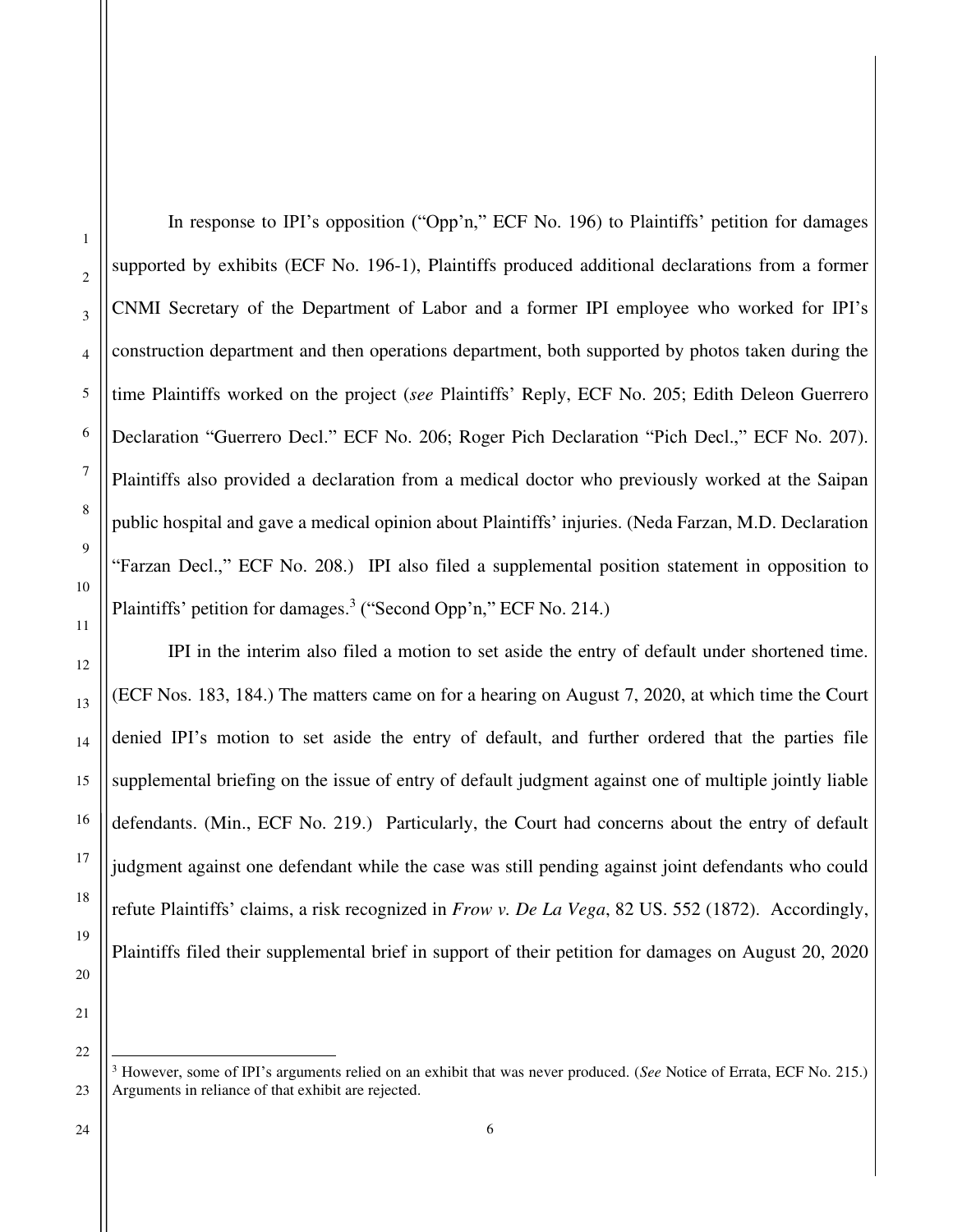("Suppl. Pet.," ECF No. 230), and IPI filed its supplemental brief in opposition ("Suppl. Opp'n," ECF No. 240).

Plaintiffs also filed their fourth motion for attorneys' fees against IPI in support of the entry of default judgment against IPI. ("Mot. for Att'y Fees," ECF No. 226.) IPI filed a limited opposition ("Opp'n to Att'y Fees," ECF No. 231), and Plaintiffs filed their reply ("Att'y Fees Reply," ECF No. 241). This matter came before the Court on September 18, 2020, at which time the Court took the matter under advisement. (Min., ECF No. 252.) Then on November 25, 2020, the Court issued its decision and order denying *without prejudice* Plaintiffs' petition for damages and fourth motion for attorneys' fees in connection to an entry of default judgment, given that an entry of default judgment pursuant to Rule 55(b) at that juncture was premature in light of the similarly situated defendants (Gold Mantis and MCC) who remained active in the case and in light of the significant risk of inconsistent judgments as articulated in *Frow* and its progeny. (Decision and Order at 12, ECF No. 274; *see Frow*, 82 U.S. 552.)

On January 8, 2021, Plaintiffs and Gold Mantis filed a stipulation for Gold Mantis' dismissal with prejudice from the case given that the two parties settled (ECF No. 287), and this Court dismissed Gold Mantis with prejudice that same day (ECF No. 288). A month later on February 12, 2021, Plaintiffs and MCC filed a stipulation for MCC's dismissal with prejudice given that they too settled (ECF No. 292), and this Court dismissed MCC with prejudice that same day (ECF No. 293). Given that Gold Mantis and MCC have since been dismissed such that there would no longer be a risk of inconsistent judgments, Plaintiffs moved this Court to reconsider its petition for damages and motion for attorneys' fees in connection with entry of default judgment against the sole remaining defendant,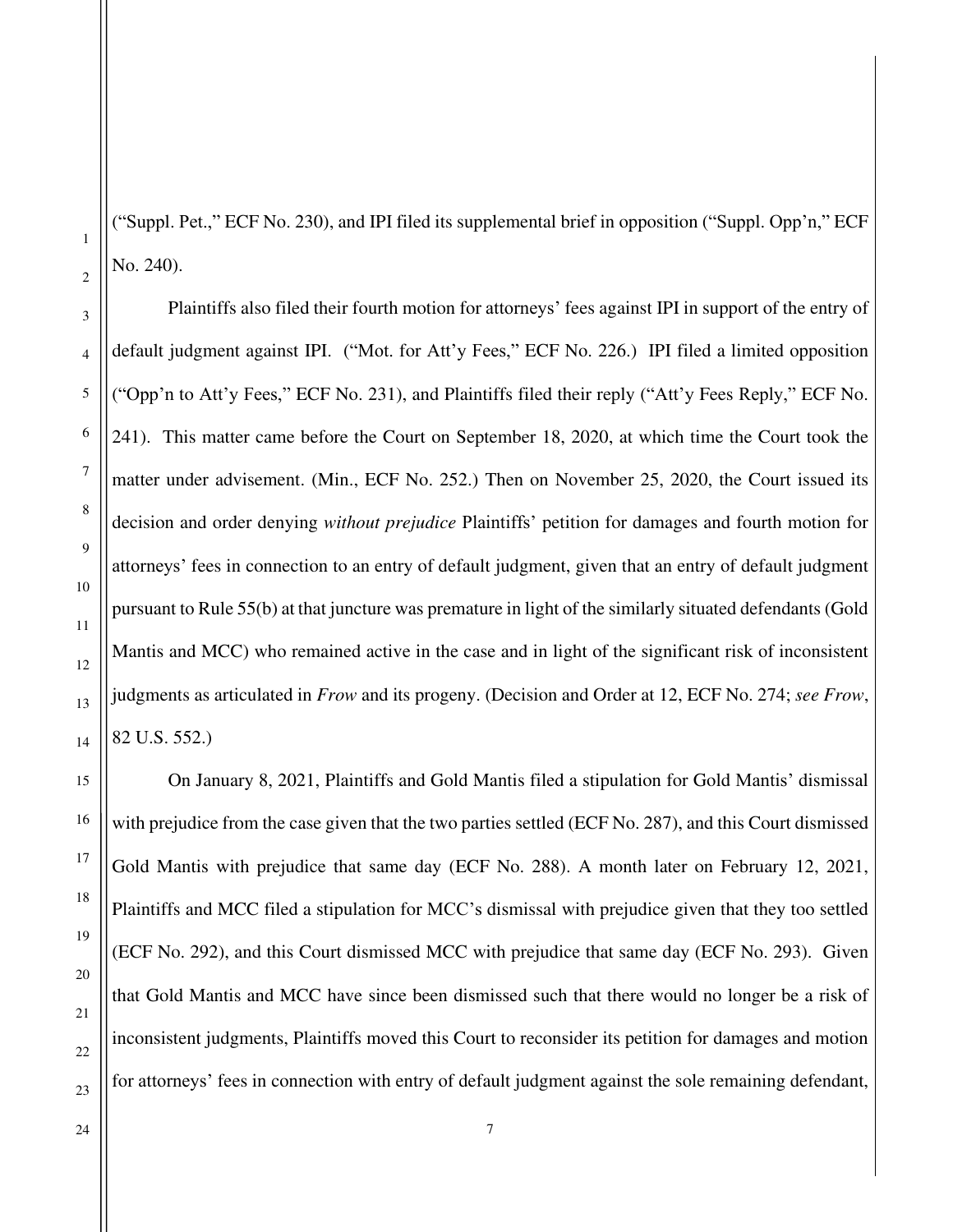IPI. (Mot. for Reconsideration, ECF No. 295.) The Court on February 23, 2021 granted the motion for reconsideration (Min., ECF No. 299.), and now renders its decision on the petition for damages.

### **IV. DEFAULT JUDGMENT**

Under Federal Rules of Civil Procedure 55(b)(2), the Court has discretion to enter default judgment following an entry of default. *Aldabe v. Aldabe*, 616 F.2d 1089, 1092 (9th Cir. 1980). This Court has already considered the Ninth Circuit's five-factor test before it imposed the entry of default as a Rule 37 sanction.<sup>4</sup> (Amended Mem. Decision, ECF No. 193.) Thus, to be clear, the Court concludes that it need not address the Ninth Circuit's *Eitel* discretionary factors for default judgment, as "it would either be redundant or inconsistent to apply *Eitel*'s discretionary factors where default is imposed as a sanction." *Dreith v. Nu Image, Inc.*, No. CV 05–4146 SVW (MANx), 2007 WL 9658786, at \*6 (C.D. Cal. Mar. 2, 2007); *see Eitel v. McCool*, 782 F.2d 1470, 1471–72 (9th Cir. 1986) (citing 6 *Moore's Federal Practice*  $\parallel$  55–05[2], at 55–24 to 55–26). The Court accords with the reasoning in *Dreith*, in that "*Eitel* is ordinarily invoked when a defendant fails to file a timely pleading," and "[i]f the *Eitel* factors could somehow compel [the] Court to deny default judgment despite having already concluded that the entry of default was proper" after applying the *Malone/Hester* factors, "the result would defy common sense. The Court's discovery sanction for willful and deliberate misconduct would amount to a nullity, and would only have had the effect of delaying the case's resolution on the merits." *See Dreith*, 2007 WL 9658786, at \*6; *Hester*, 687 F.3d at 1169; *Malone*, 833 F.2d at 130.

21

1

2

3

4

5

6

7

8

9

10

11

12

13

14

15

16

17

18

19

<sup>22</sup> 23 <sup>4</sup> These five factors are: "(1) the public's interest in expeditious resolution of litigation; (2) the court's need to manage its docket; (3) the risk of prejudice to the other party; (4) the public policy favoring the disposition of cases on their merits; and (5) the availability of less drastic sanctions." *Hester v. Vision Airlines, Inc*., 687 F.3d 1162, 1169 (9th Cir. 2012) (quoting *Malone v. U.S. Postal Serv.*, 833 F.2d 128, 130 (9th Cir. 1987)).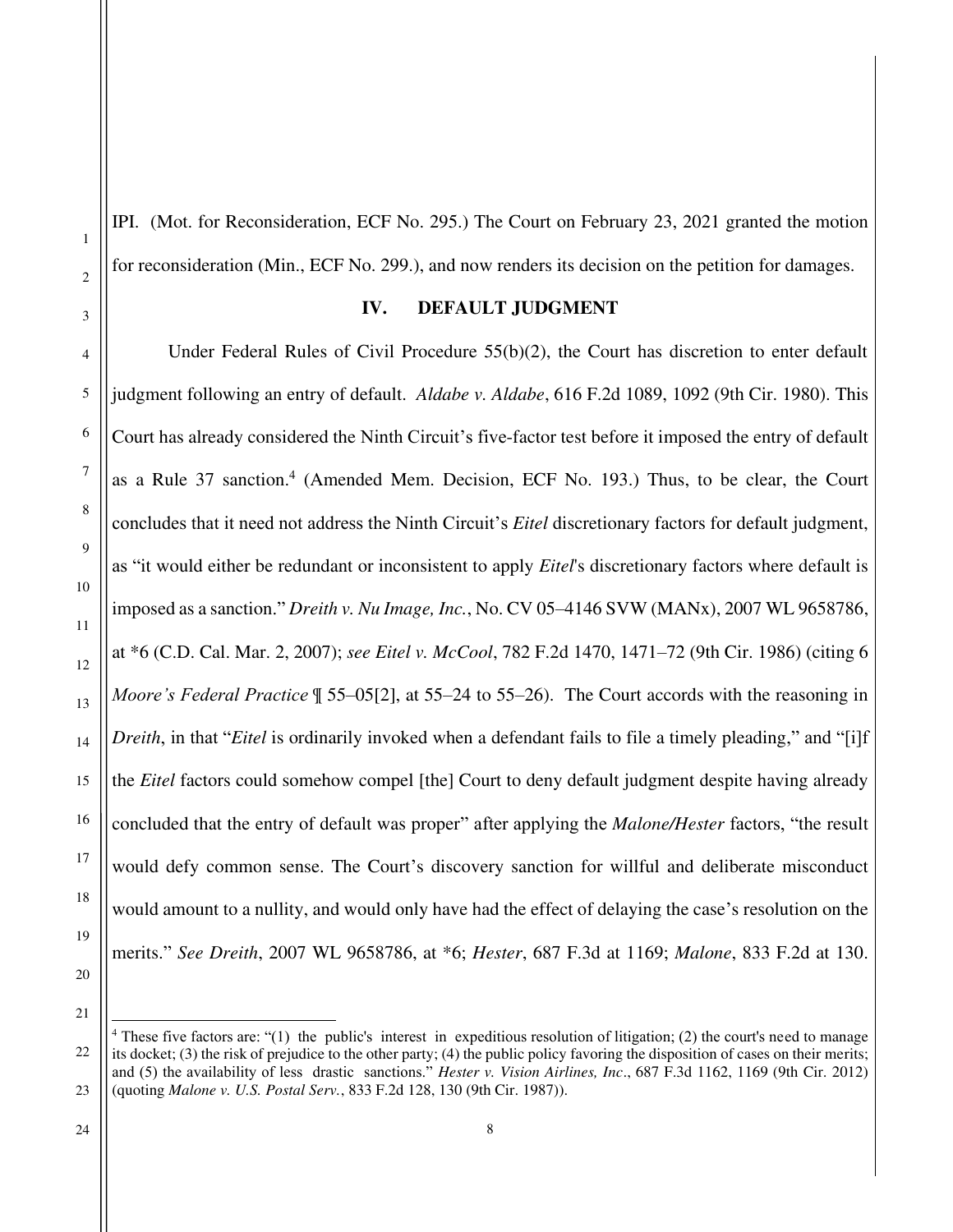Thus, "[o]nce *Malone* has been met, and the Court is satisfied that the allegations of the complaint are

sufficient, the *Eitel* analysis is essentially rendered moot." *Dreith*, 2007 WL 9658786, at \*7.

Nonetheless, the Court will address the *Eitel* factors here because both parties make opposing

arguments regarding whether default judgment is proper under *Eitel*. Those factors are:

1) the possibility of prejudice to the plaintiff, (2) the merits of plaintiff's substantive claim, (3) the sufficiency of the complaint, (4) the sum of money at stake in the action; (5) the possibility of a dispute concerning material facts; (6) whether the default was due to excusable neglect, and (7) the strong policy underlying the Federal Rules of Civil Procedure favoring decisions on the merits.

*Eitel,* 782 F.2d at 1471–72. The Court will analyze each of the factors in turn.

# A. Prejudice to the Plaintiffs

This first *Eitel* factor considers whether a plaintiff will suffer prejudice if default judgment is not entered. *Vogel v. Rite Aid Corp*., 992 F. Supp. 2d 998, 1007 (C.D. Cal. 2014). Plaintiffs argue that they will be prejudiced absent entry of default judgment because ever since the Court entered default against IPI, IPI has not remedied its discovery violations and has continued to conduct delay tactics including payment of attorneys' fees. (Mot. for Reconsideration at 2-3; Suppl. Pet. at 6–7.) IPI employees have since been furloughed and continue to be furloughed, and as IPI's financial situation becomes more precarious, Plaintiffs' inability to collect on the judgment increases each day. (Suppl. Pet. at 6–7.) IPI on the other hand argues that Plaintiffs will not be prejudiced if the Court were to deny entry of default judgment because denial would merely "rewind the clock" to submit responsive pleadings and additional discovery. (Suppl. Opp'n at 3–4.)

The Court agrees with Plaintiffs' arguments and finds IPI's arguments unpersuasive. Plaintiffs filed their initial complaint in 2018 and included Defendant IPI in the First Amended Complaint in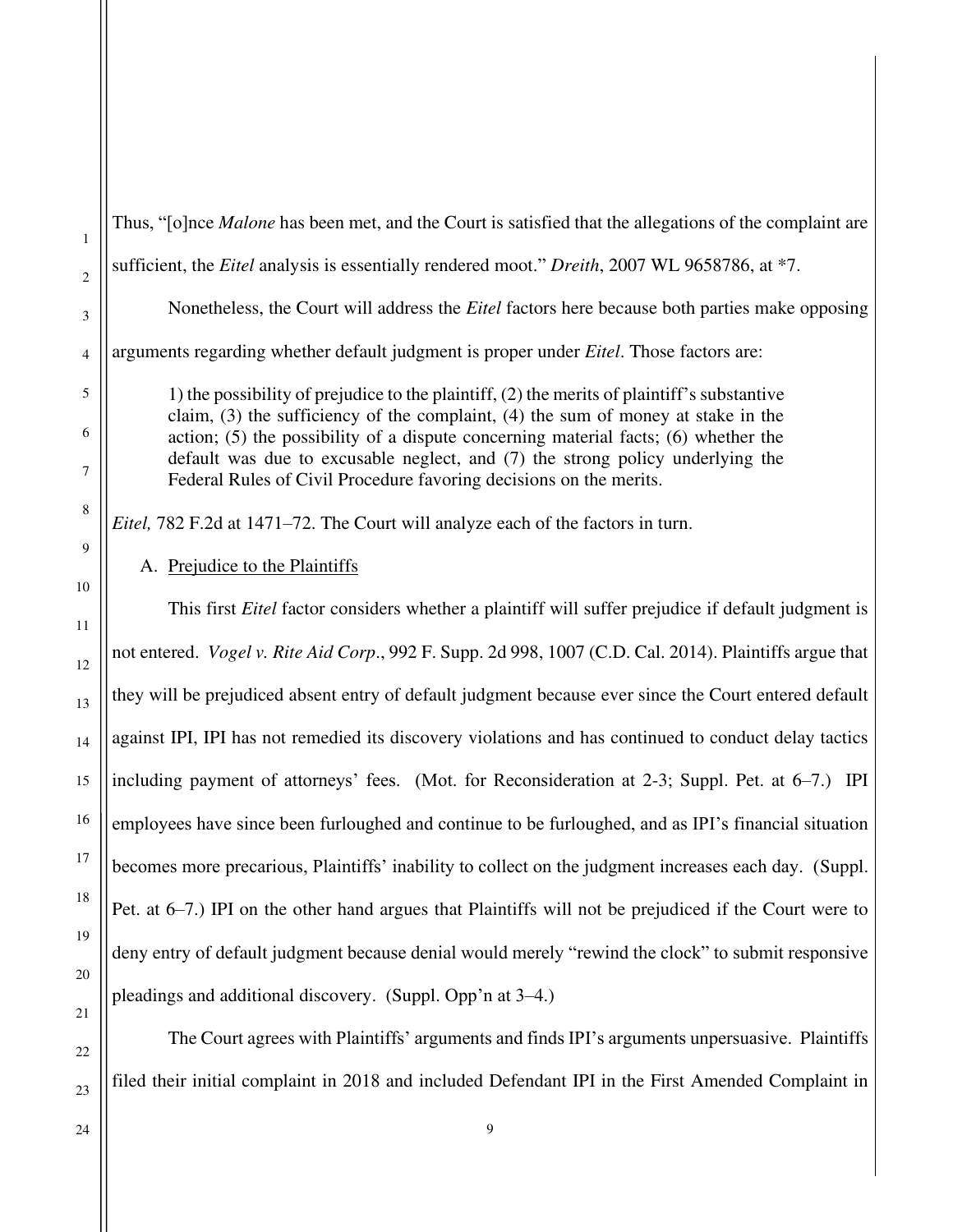early 2019. Plaintiffs promptly propounded their first discovery requests in September 2019. Over the course of discovery, IPI repeatedly failed to comply with their obligations to produce discovery and the Court's multiple discovery orders such that the Court entered default against IPI on June 12, 2020. (Min., ECF No. 157.) Nearly a year later, IPI has still not fulfilled its discovery obligations such that the Court's \$2,000 daily sanctions against IPI to compel compliance with the Court's discovery orders is still running. (*See* Min., ECF No. 98.) Given IPI's lack of cooperation with discovery, Plaintiffs cannot present all pertinent evidence on the merits and would be without any recourse. *See Vogel*, 992 F. Supp. 2d at 1007 (finding prejudice given the defendant's unwillingness to cooperate since plaintiff otherwise would have no recourse). The Court also notes that nearly four years have lapsed since Plaintiffs have returned to China without compensation from IPI for their work-related injuries, and any further delays in this matter without compensation would be offensive to these Plaintiffs who suffered years after being subjected to forced labor and mistreatment. The Court therefore finds that this factor weighs heavily in favor of entering default judgment against Defendant IPI.

### B. Merits of Plaintiffs' claim and sufficiency of the complaint

The second and third *Eitel* factors involving the merits of Plaintiffs' claims and the sufficiency of the complaint "require that plaintiff[s'] allegations state a claim on which [it] may recover." *Discovery Commc'n Inc. v. Animal Planet, Inc.*, 172 F. Supp. 2d 1282, 1288 (C.D. Cal. 2001). "Upon entry of a default judgment, facts alleged to establish liability are binding upon the defaulting party," but "facts which are not established by the pleadings of the prevailing party, or claims which are not well-pleaded, are not binding and cannot support the judgment." *Danning v. Lavine*, 572 F.2d 1386, 1388 (9th Cir. 1978)).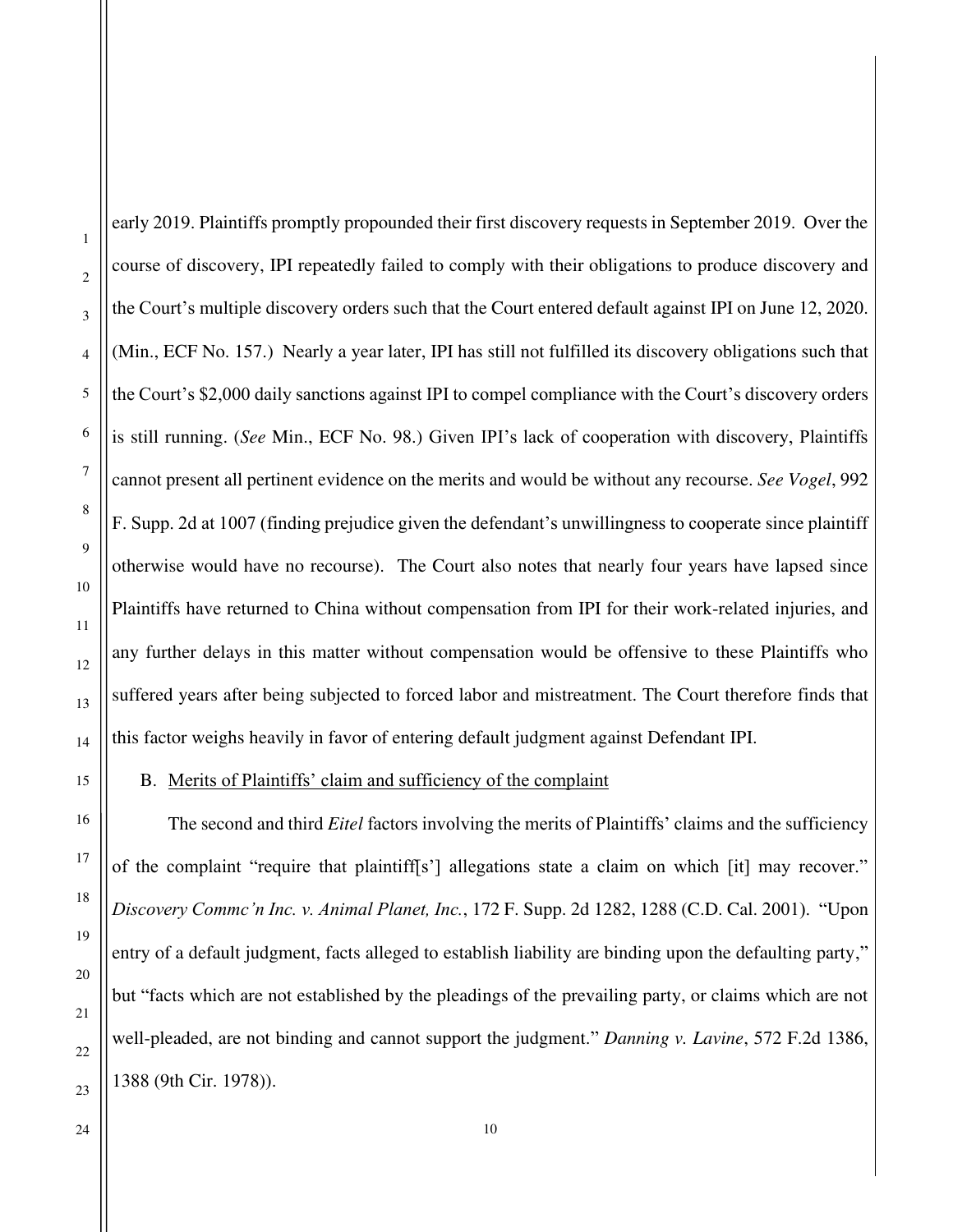IPI argues that these factors weigh against default judgment because Plaintiffs fail to state any claim upon which relief may be granted. (Opp'n at 2–4.) Specifically, IPI argues that Plaintiffs fail to allege that: (1) IPI "knowingly" violated the TVPRA, (2) IPI "knowingly, recklessly, or intentionally" violated the CNMI Anti-Trafficking Act, (3) IPI owed a duty of care for negligence given the lack of an employer-employee relationship, and (4) IPI is an employer pursuant to 4 CMC § 9304, as required to find liability under the statutes. (Opp'n at 5–21.) However, as Plaintiffs properly note, IPI has already previously filed a motion to dismiss regarding the same pleadings and joined MCC's motion to dismiss, and the Court previously denied Defendants' motions to dismiss. (*See* IPI Mot. to Dismiss, ECF Nos. 11, 12; IPI Joinder to MCC's Mot., ECF No. 17; Order Denying Motions, ECF No. 30; Reply at 2).

To be clear, Plaintiffs here seek damages pursuant to the TVPRA, and their complaint sufficiency pleads facts upon which they may recovery from IPI under the TVPRA. Plaintiffs allege that Defendants, including IPI, subjected them to forced labor in violation of the TVPRA under 18 U.S.C §§ 1589, 1590, 1592, 1595. Section 1589(a) provides criminal penalties for anyone who "knowingly" obtains labor or services in four ways:

(1) by means of force, threats of force, physical restraint, or threats of physical restraint to that person or another person; (2) by means of serious harm or threats of serious harm to that person or another person; (3) by means of the abuse or threatened abuse of law or legal process; or (4) by means of any scheme, plan, or pattern intended to cause the person to believe that, if that person did not perform such labor or services, that person or another person would suffer serious harm or physical restraint[.]

18 U.S.C. § 1589(a)(1)–(4). Section 1590(a) also provides penalties against anyone who "knowingly

21 22 23

1

2

3

4

5

6

7

8

9

10

11

12

13

14

15

16

17

18

19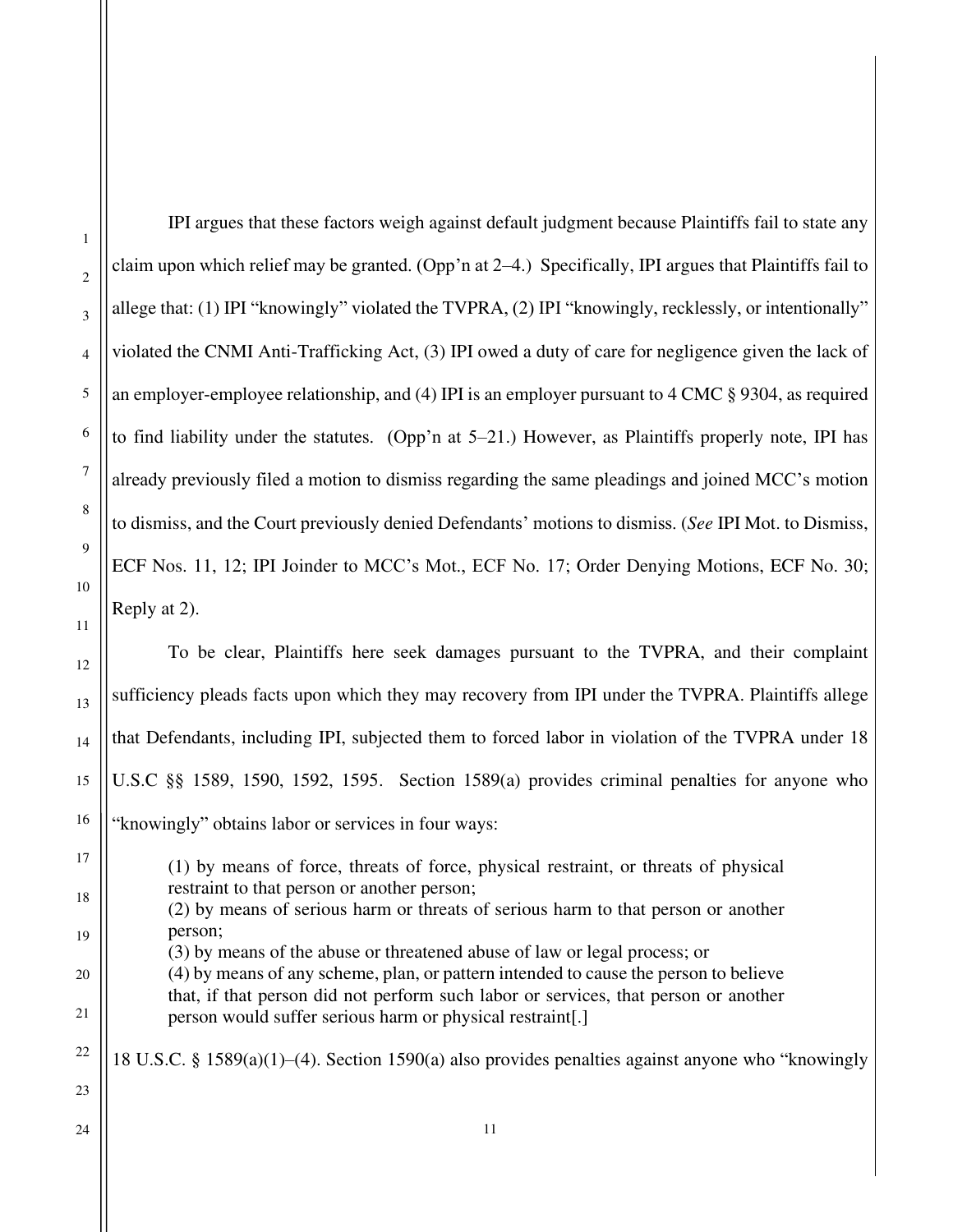recruits, harbors, transports, provides, or obtains by any means, any person for labor or services in violation of this chapter."

 Plaintiffs in their amended complaint allege that MCC and Gold Mantis subjected them to over 12-hour workdays; threatened them with fines and/or sending them back to China; and reminded them of their unlawful "heigong" status and their large debts back home.<sup>5</sup> (*See* FAC ¶¶ 64, 70–72, 82–85, 101–108.) Plaintiffs also allege that Gold Mantis' supervisor threatened to physically harm or kill them; that MCC held on to their passports;<sup>6</sup> and that IPI provided buses that took unauthorized construction workers to and from the construction site and owned the dormitories in which unauthorized construction workers were housed. (*See* FAC ¶¶ 76, 109–114, 193, 201.) Accepting these facts as true for purposes of default against IPI only, the Court finds by a preponderance of the evidence that Defendants MCC and Gold Mantis have committed direct egregious acts in violation of Section 1589, and that IPI has also committed overt acts in violation of Section 1590 by harboring and transporting Plaintiffs for labor and services in violation of Section 1589.

Important to this analysis, further, is that under the TVPRA, Section 1595(a) provides victims civil remedies, including damages and attorneys' fees "against the perpetrator (or *whoever knowingly benefits*, financially or by receiving anything of value from participation in a venture which that person knew or should have known has engaged in an act in violation of this chapter)." (Emphasis added);

20

21

1

2

3

4

5

6

7

8

9

10

11

12

13

14

15

16

17

18

<sup>5</sup> "Heigong" literally means "black worker" in Chinese and implies that the person lacks legal status. (*See* FAC ¶ 55.)

<sup>22</sup> 23 <sup>6</sup> Under Section 1592(a), "[w]hoever knowingly destroys, conceals, removes, confiscates, or possesses any actual or purported passport or other immigration document, or any other actual or purported government identification document, of another person" in the course of violating and with intent to violate Sections 1589 and 1590, for example, or to prevent or restrict the person's liberty to move or travel, is also subject to a fine or imprisonment.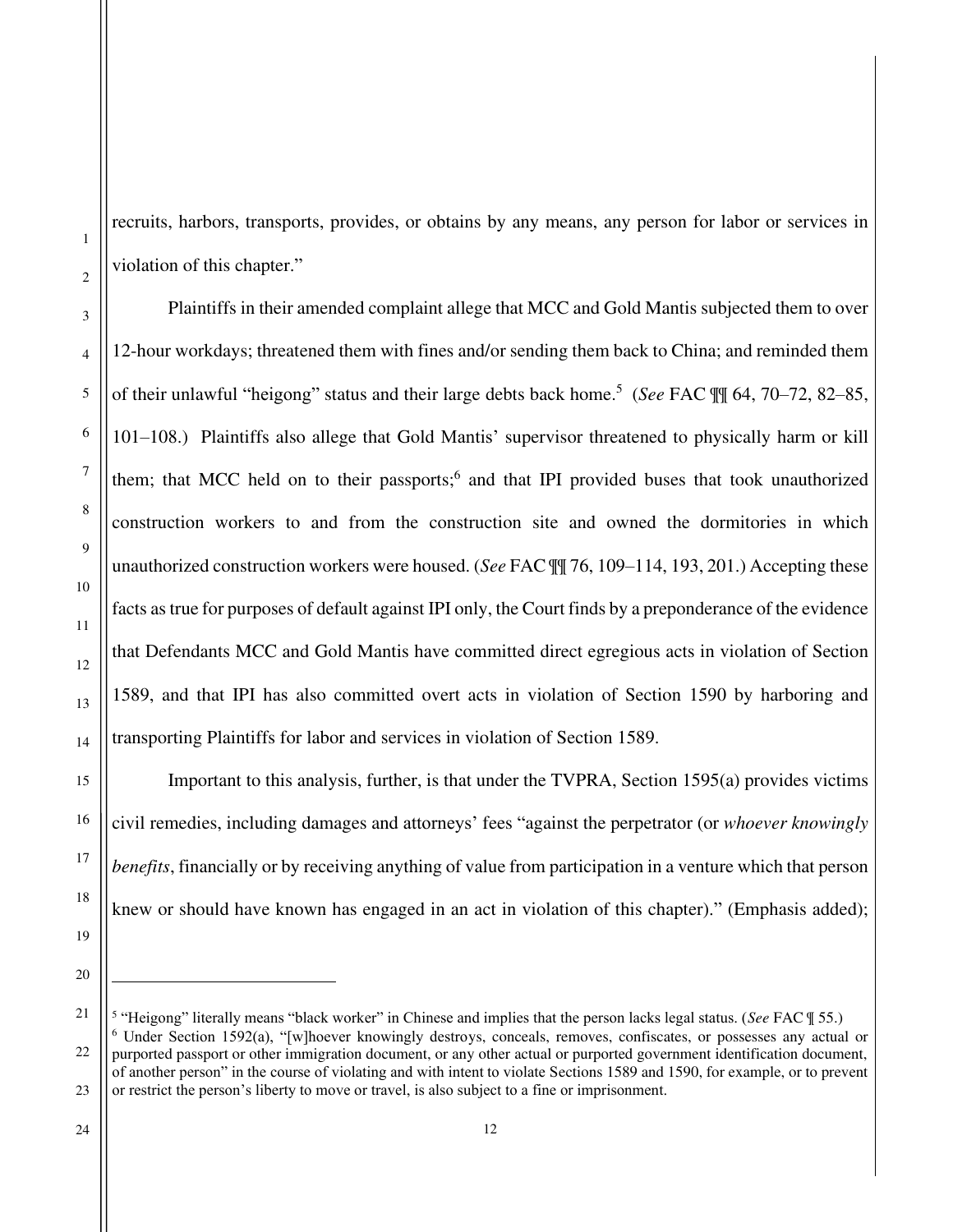*see also* 18 U.S.C. § 1589(b) (providing criminal penalties for same). The TVPRA therefore expressly provides that, even absent an overt act, anyone who knowingly benefits from a forced labor scheme that they knew or should have known about may be subject to a civil action. *See* 18 U.S.C. §§ 1589, 1590, 1592, 1595; *B.M. v. Wyndham Hotels & Resorts, Inc.*, No. 20-cv-00656-BLF, 2020 WL 4368214, at \*3, 6 (N.D. Cal. July 30, 2020) (holding that a plaintiff need not allege an overt act in furtherance of or actual knowledge of a venture in order to sufficiently plead a civil liability § 1595 claim and recognizing agency liability in the context of the TVPRA).

Thus, even if IPI did not commit an overt egregious act by obtaining Plaintiffs' labor through threats, abuse of process, or serious harm, IPI benefited from being able to quickly obtain foreign construction workers that could be compelled to work long hours for low wages with little to no rest. (FAC ¶ 214.) MCC and Gold Mantis' conduct were for the benefit of quickly completing the casino project for IPI. (*Id*. ¶ 39.) IPI was deeply involved with selecting and supervising the contractors, knew of its contractors' policies on work hours and harsh punishments, carried out the health and safety inspections, provided workers transportation to and from the construction site as well as housed the workers, knew about its contractors exploitative and illegal practices, and denied entry to an Occupational Safety and Health Administration investigator who came to inspect safety conditions. (*Id*. ¶¶ 168, 185, 193, 197, 201.) IPI even expressly made a statement through its 2016 annual report that "over 2,000 construction workers" were on the project "working around the clock to ensure timely completion" of the casino. (*Id*. ¶ 47.) In January 2017, employees of Gold Mantis staged protests because their employer had not paid their wages. (*Id*. ¶ 206.) Furthermore, IPI knew or should have known that unauthorized workers were being used to construct the Casino because the CNMI

24

1

2

3

4

5

6

7

8

9

10

11

12

13

14

15

16

17

18

19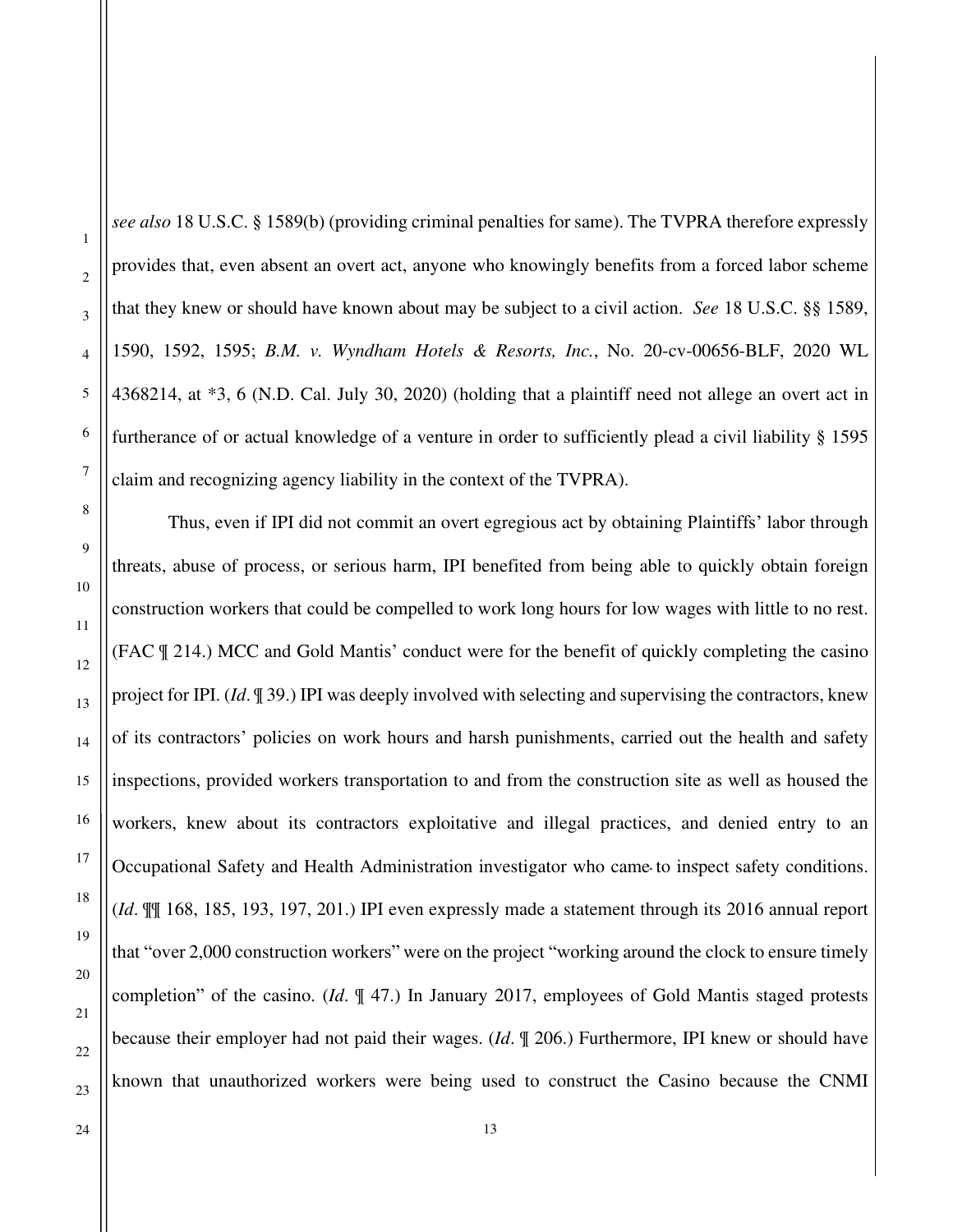Lieutenant Governor told IPI that federal authorities were investigating the presence of unauthorized workers on the Casino Project in February 2017 (*id*. ¶ 50), around the same time period that all seven Plaintiffs were working on the project (*id*. ¶¶ 217, 235, 242, 252, 266, 277, 286). IPI's general counsel was also the authorized representative for both MCC and Gold Mantis in their applications for the exemption from the cap on the number of foreign workers that an employer may hire. (*Id*. ¶ 171.) These allegations, as well as the other facts in the First Amended Complaint, collectively support the finding that IPI "knowingly benefited, financially and in other ways, from participating in a venture that engaged in providing or obtaining Plaintiffs' labor through the means described [in the first amended complaint], either knowingly or in reckless disregard of the fact that the venture was engaged in the providing or obtaining of labor or services through such means." (*Id*. ¶ 317.) Taking the facts as alleged in the complaint as true, damages are therefore appropriate against IPI. Accordingly, these two factors weigh in favor of default judgment.

# C. Sum of money at stake

This fourth factor balances "the amount of money at stake in relation to the seriousness of the Defendant's conduct." *PepsiCo, Inc. v. California Security Cans*, 238 F. Supp. 2d 1172, 1176 (C.D. Cal. 2002). "Default judgment is disfavored where the sum of money at stake is too large or unreasonable in relation to defendant's conduct." *Vogel*, 992 F. Supp. 2d at 1012.

Plaintiffs seek approximately \$11.6 million in damages, plus attorneys' fees. (*See* Pet. for Damages at 29.) IPI argues that this amount is too large and unreasonable, whereas Plaintiffs argue that this amount is reasonable in light of IPI's conduct. (*See* Suppl. Pet. at 4; Suppl. Opp'n at 6.) While the Court agrees that \$11.6 million is a large amount of money at stake, other courts have awarded

22 23

24

1

2

3

4

5

6

7

8

9

10

11

12

13

14

15

16

17

18

19

20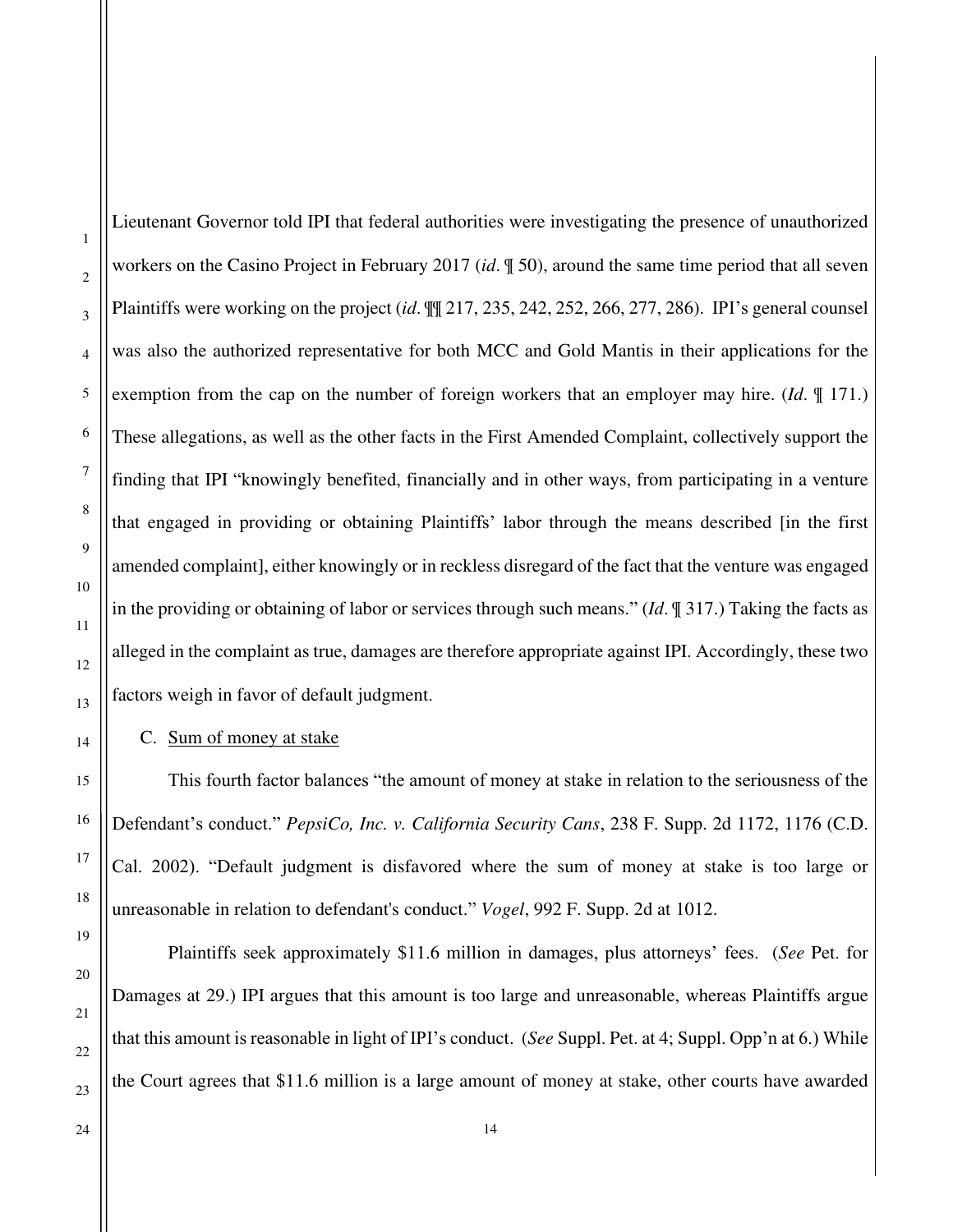larger amounts in TVPRA cases by default judgment. *See, e.g.*, *Magnifico v. Villanueva*, No. 10-cv-80771, 2012 WL 5395026, at \*1-2 (S.D. Flo. Nov. 2, 2021) (awarding \$13.5 million to 18 plaintiffs from the Philippines and the United States subjected to forced labor); *Alabado v. French Concepts, Inc.* Case No. CV 15–2830 FMO (AJWx), 2016 WL 5929247, at \*17 (C. D. Cal. May 2, 2016) (awarding \$12.4 million in damages to 11 plaintiffs subjected to human trafficking). The amount of money at stake is thus not unreasonable considering the egregious nature of trafficking cases.

#### D. Possibility of dispute concerning material facts

This fifth *Eitel* factor considers the possibility of dispute concerning any material facts. *PepsiCo, Inc.*, 238 F. Supp. 2d at 1177. "Upon entry of default, all well-pleaded facts in the complaint are taken as true, except those relating to damages." *TeleVideo Sys., Inc. v. Heidenthal*, 826 F.2d 915, 917–18 (9th Cir. 1987) (per curiam)..

Here, because default has already been entered against IPI in this matter, Plaintiffs' factual allegations are thus presumed true. Therefore, no factual disputes exist that would preclude entry of default judgment.

E. Whether default was due to excusable neglect

The next factor looks to whether the defendant's default may have resulted from excusable neglect. *Eitel*, 782 F.2d at 1471–72. It "takes into account factors such as 'prejudice, the length of the delay and impact on judicial proceedings, the reason for the delay, including whether it was within the reasonable control of the movant, and whether the movant acted in good faith.'" *Alabado*, 2016 WL 5929247, at \*18. Here, however, as Plaintiffs argue, the Court already repeatedly found that IPI acted willfully in violating the Court's orders. (Suppl. Pet. at 5.) In entering default against IPI, the Court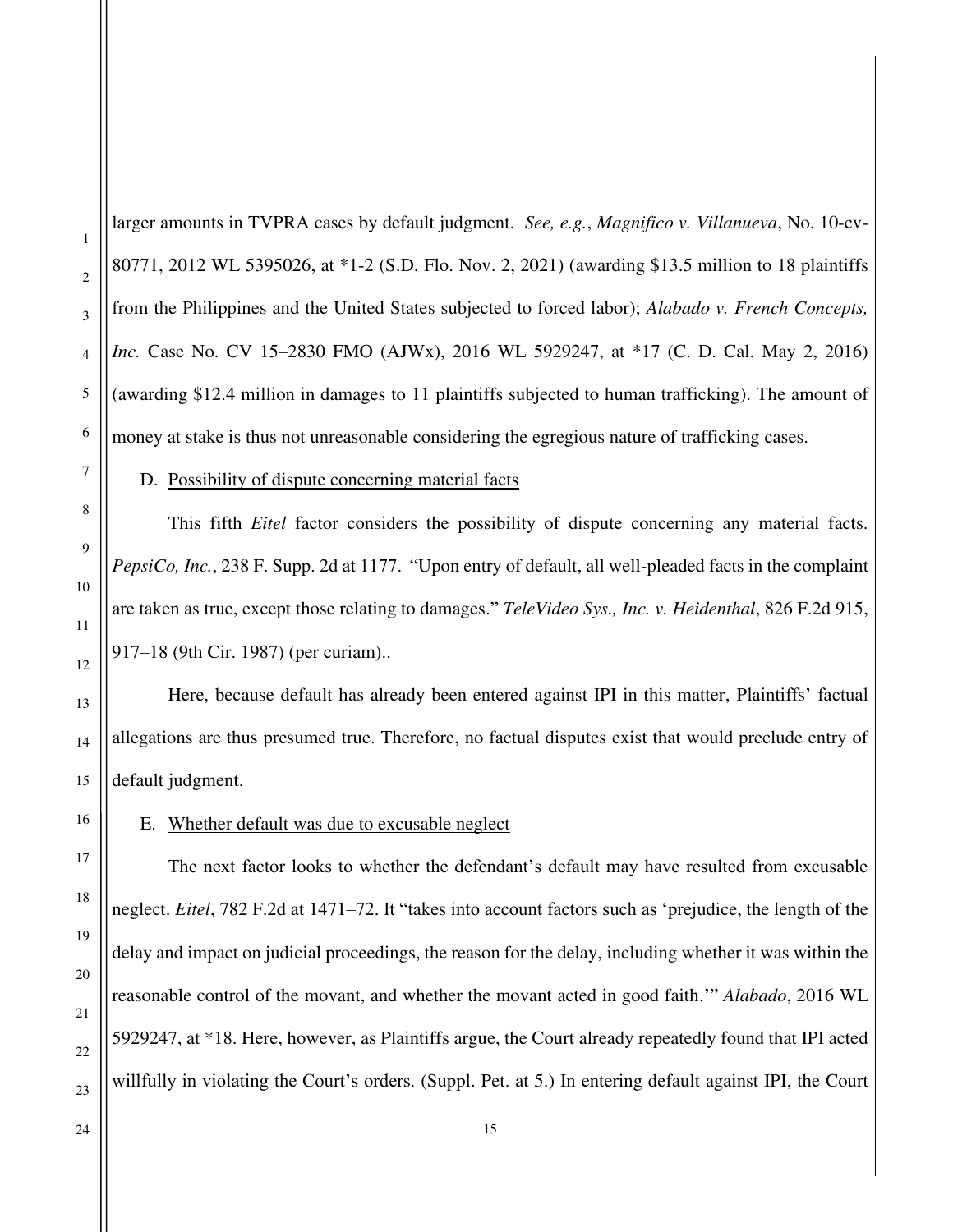found that "IPI's repeated failure to tender complete discovery was clearly within its own control" and that "[o]verall, IPI has willfully ignored Court deadlines, repeatedly letting them pass without filing a single motion for an extension. It has walked back from the stipulations it agreed to in January 2020." (Amended Mem. Decision, ECF No. 193.) In denying IPI's motion to set aside the entry of default, the Court again found that IPI "willfully" violated the Court's discovery orders and found IPI's arguments on non-culpability unpersuasive. (Mem. Denying IPI's Motion to Set Aside Default, ECF No. 233.) This factor therefore weighs in favor of entry of default.

F. Strong policy favoring decisions on the merits

Finally, as to the last factor, "[c]ases should be decided upon their merits whenever reasonably possible." *Eitel*, 782 F.2d at 1472. This preference for having decisions on the merits, however, "standing alone, is not dispositive." *Kloepping v. Fireman's Fund*, No. C 94-2684 TEH, 1996 WL 75314, at \*3 (N.D. Cal. Feb. 13, 1996). Here, IPI's failure to comply with discovery and its persistent delay makes a decision on the merits "impractical, if not impossible." *See Alabado*, 2016 WL 5929247, at \*18.

Thus, even after considering the *Eitel* factors, the Court concludes that entry of default judgment against Defendant IPI here is appropriate.

### **V. DAMAGES**

The Court must next determine Plaintiffs' entitlement to their requested damages. Plaintiffs seek only damages under the TVPRA, as any other damages under their other three claims would be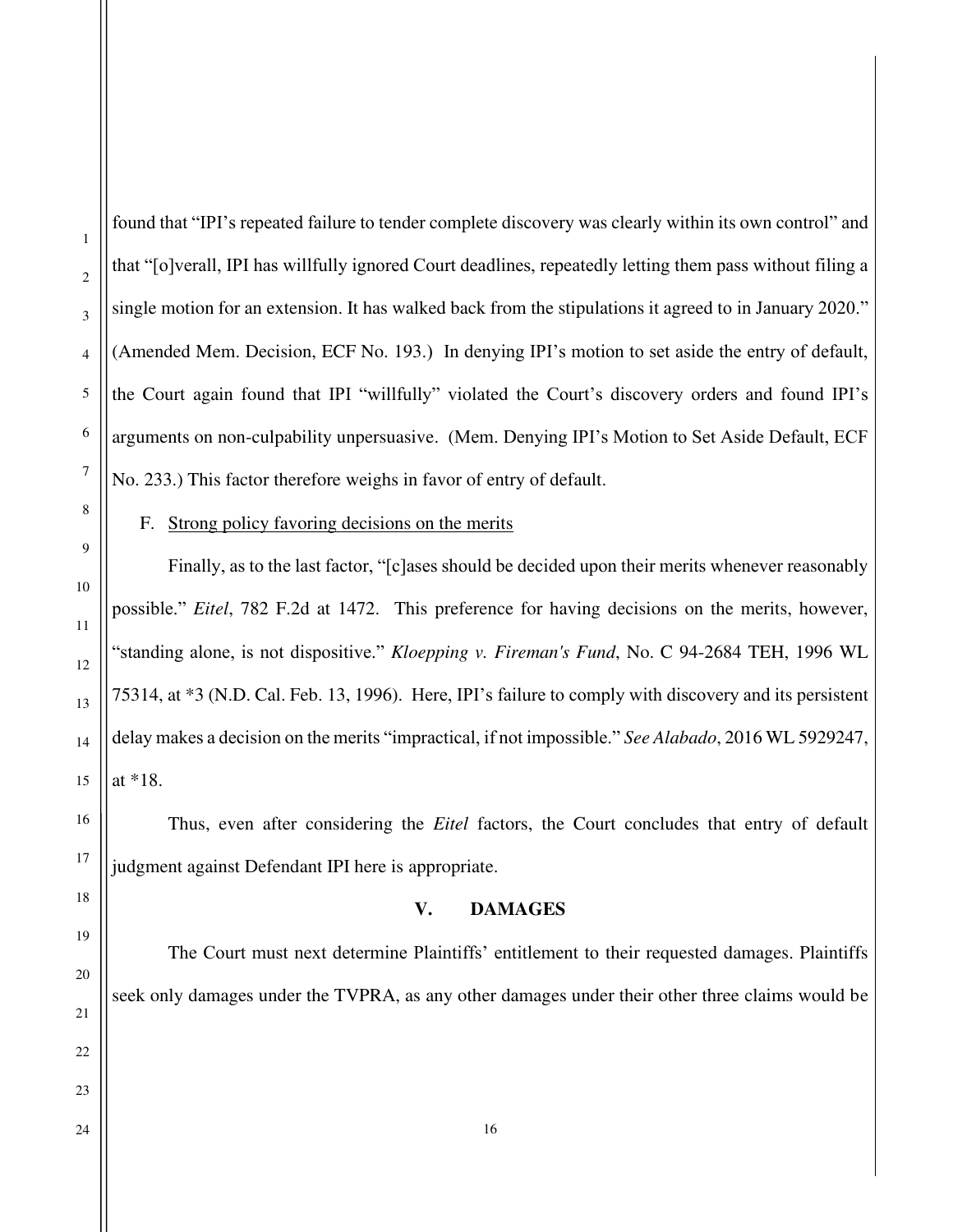duplicative of their damages under the TVPRA.<sup>7</sup> (Pet. for Damages at 6.) The Court will therefore only analyze Plaintiffs' damages under the TVPRA.

A. Legal standard

"The general rule of law is that upon default the factual allegations of the complaint, except those relating to the amount of damages, will be taken as true." *Televideo Sys., Inc.*, 826 F.2d at 917– 18. "[B]efore the court can enter a default judgment on a sum uncertain, the plaintiff must *prove* its damages." *Rubicon Global Ventures, Inc. v. Chongqing Zongshen Group Import/Export Corp*., 226 F. Supp. 3d 1141, 1148 (D. Ore. 2016) (emphasis added). Furthermore, "[a] default judgment must not differ in kind from, or exceed in amount, what is demanded in the pleadings." Fed. R. Civ. P. 54(c).

Rule 55(b) also does not require that testimony be presented as a prerequisite to the entry of a default judgment. *See* Fed. R. Civ. P. 55(b)(2) (noting that the court "may" conduct hearings). However, it is "well settled that a default judgment for money may not be entered without a hearing unless the amount claimed is a liquidated sum or capable of mathematical calculation." *Davis v. Fendler*, 650 F.2d 1154, 1161 (9th Cir. 1981) (citation omitted). The moving party has the burden to prove all damages, *Lyons v. Clancy*, No. CV-20-00866-PHX-MTL, 2021 WL 75828, at \*2 (D. Ariz. Jan. 8, 2021), but "need not submit voluminous evidence to support a claim for damages; a declaration or affidavit from the plaintiff describing the factual allegations that support a damages award will

1

<sup>7</sup> This is consistent with the notion that parties may not recover twice for one injury*. See Gen. Tel. Co. of the Nw., Inc. v. Equal Employment Opportunity Comm'n*, 446 U.S. 318, 333 (1980).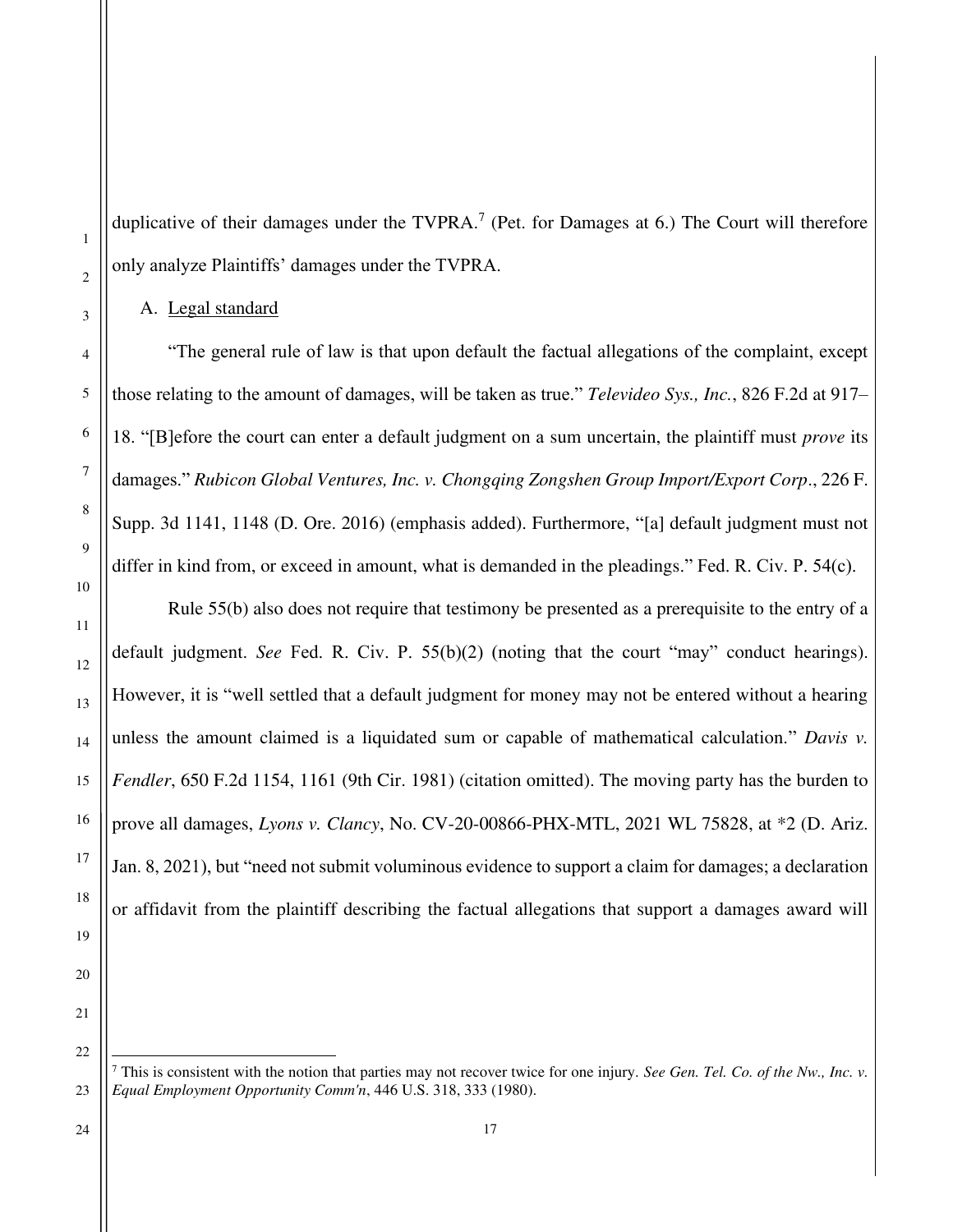suffice." *Barbee v. DNSPWR2 LLC*, No. CV-20-08100-PCT-MTM, 2020 WL 6585666, at \*4 (D. Ariz. Nov. 4, 2020) (citing *Vogel*, 992 F. Supp. 2d 998).

B. Discussion

Before addressing the damages amount, the Court notes that it previously addressed IPI's arguments for an evidentiary hearing. IPI argued that the Court should grant an evidentiary hearing so that IPI may cross-examine Plaintiffs instead of merely relying on Plaintiffs' affidavits, and that the Plaintiffs may appear by videoconferencing if they are in China. (Opp'n at 24-25.) Plaintiffs countered that a live testimony would create additional burdens, health risks, and delay for Plaintiffs. (Reply at 1.) At the default judgment hearing held on August 7, 2020, the Court concluded that an evidentiary hearing was not necessary in light of the sufficiency of Plaintiffs' declarations from various people including themselves, the unfeasibility of doing video testimony from China given the legal issues, and the difficulties of arranging travel due to COVID-19. (*See* ECF No. 219.) Accordingly, damages would be determined based on the briefs and supporting evidence.

The TVPRA provides for mandatory restitution to the victim for the "full amount of the victim's losses." 18 U.S.C § 1593(b)(1). "Full amount of the victim's losses" includes "any costs incurred, or that are reasonably projected to be incurred in the future, by the victim, as a proximate result of the offenses involving the victim," including: medical services related to physical, psychiatric, or psychological care; physical and occupational therapy or rehabilitation; necessary transportation, temporary housing, and child care expenses; lost income; reasonable attorneys' fees and costs; any other relevant losses incurred; as well as "the greater of the gross income or value to the defendant of the victim's services or labor or the value of the victim's labor as guaranteed under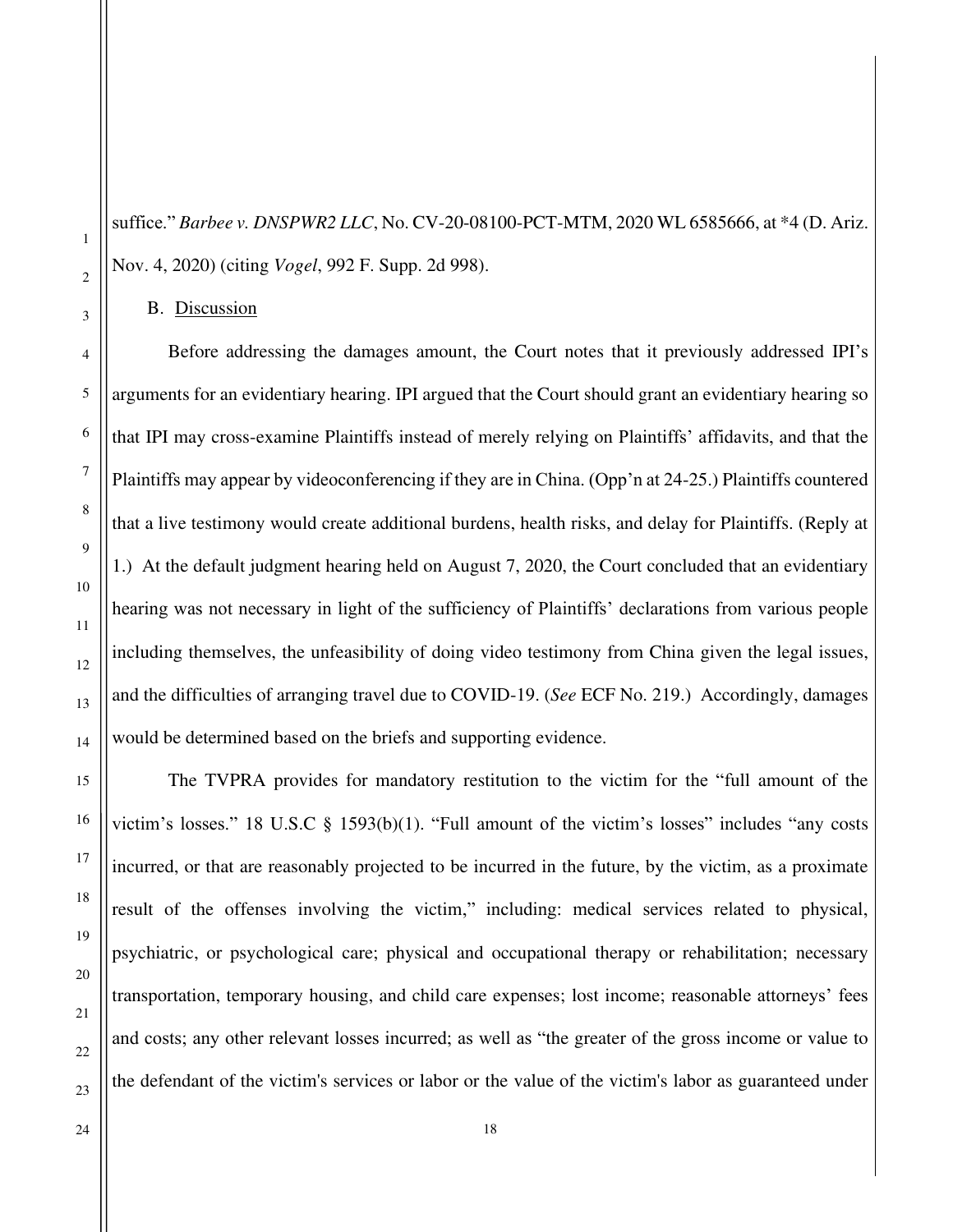the minimum wage and overtime guarantees of the Fair Labor Standards Act." *Id.* §§ 1593(b)(3),  $2259(c)(2)$ . Section 1595 of the TVPRA also provides for a victim's recovery of "damages and reasonable attorney fees" in a civil action against the perpetrator or benefactor of the violations. *Id.* § 1595(a). Accordingly, the TVPRA provides for a range of damages.

Plaintiffs seek \$3,863,534 in compensatory damages and \$7,727,068 in punitive damages, for a total of \$11,590,602, along with attorneys' fees and costs.<sup>8</sup> (Pet. for Damages at 29; Reply at 3.) Specifically, Plaintiffs seek compensatory damages for (1) the emotional distress from being subjugated to forced labor, (2) past lost income resulting from their physical injuries, (3) future lost income resulting from their physical injuries, and (4) pain and suffering (emotional distress) arising from their physical injuries, and twice the compensatory damages amount in punitive damages.<sup>9</sup> (Pet. for Damages at 6, 29.) The Court will address whether Plaintiffs are entitled to each of these damages under the TVPRA.

1

2

3

4

5

6

7

8

9

10

11

12

13

14

15

16

17

18

19

20

# (1) Compensatory damages: emotional distress

Plaintiffs may recover emotional distress awards that are the proximate result of a TVPRA offense. *See Alabado,* 2016 WL 5929247, at \*13 (citing 18 U.S.C. § 2259(b)(3)); *see also Doe v. Howard*, No. 1:11-CV-1105, 2012 WL 3834867, at \*2 (E.D. Va. Sept. 4, 2012). In determining those damages, courts look to "all relevant circumstances . . . , including sex, age, condition in life and any

<sup>21</sup> <sup>8</sup> These are in conformance to the form of damages sought in their first amended complaint, which seeks general, special, and punitive damages, as well as attorneys' fees and costs. (*See* FAC ¶ 341.)

<sup>22</sup> 23 <sup>9</sup> Plaintiffs do not seek unpaid wages for the period they were subjected to forced labor or recruitment fees, as this compensation was part of the settlement agreements between the U.S. Department of Labor and MCC and Gold Mantis. (*See* Pet. for Damages at 9; Ex. A and B to Halegua Decl. ¶¶ 3–4; FAC ¶ 125.) Plaintiffs are also not seeking reimbursement for their travel costs to Saipan and medical expenses at this time. (*See* Pet. for Damages at 9.)

<sup>24</sup>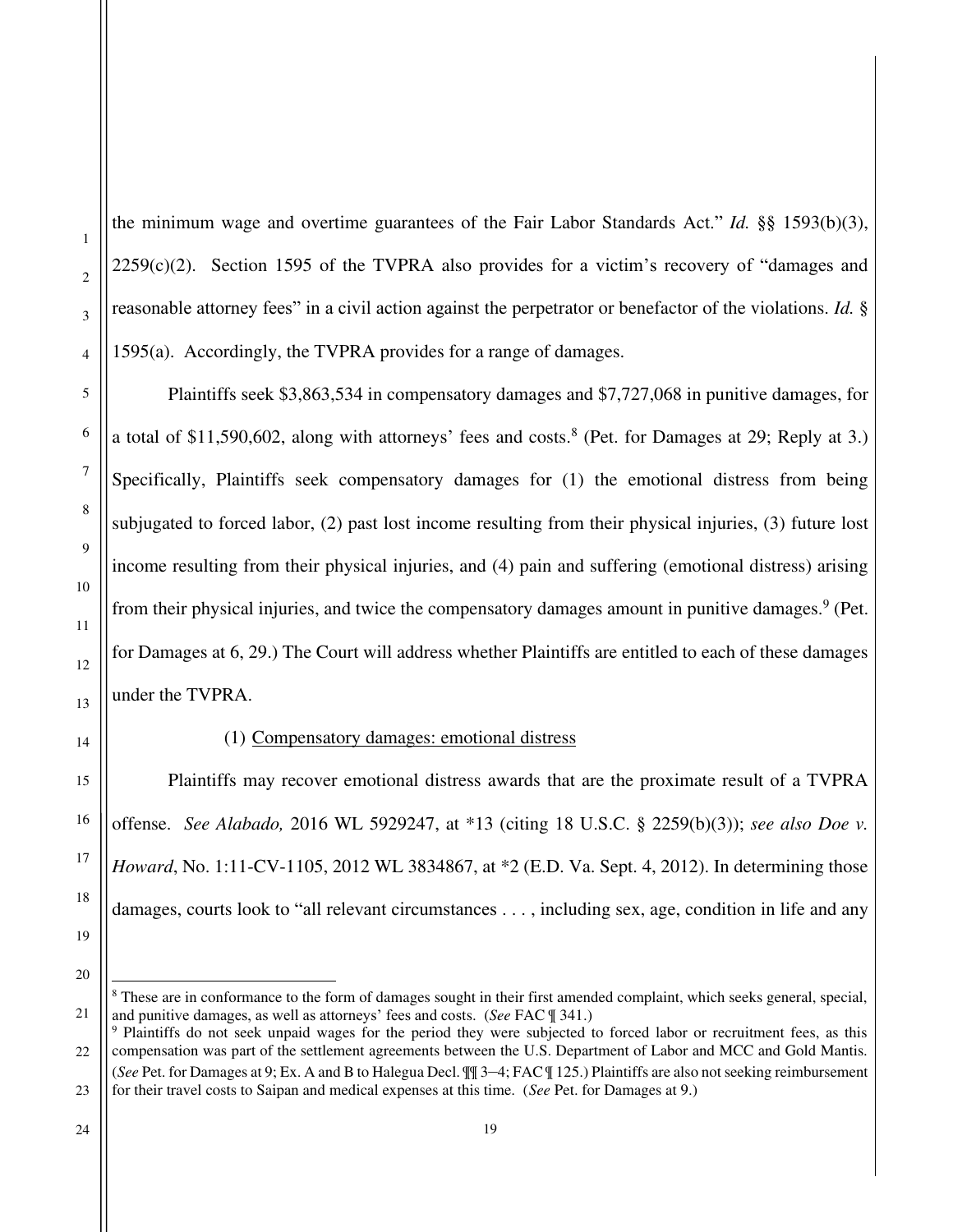other fact indicating susceptibility of the injured person to [the] type of harm." *Mazengo v. Mzengi*, No. 07-756, 2007 WL 8026882, at \*7 (D.D.C. Dec. 20, 2007). Moreover, courts "look to other awards in similar cases to ensure that the award is within reasonable range." *Shukla v. Sharma*, No. 07–CV– 2972 (CBA)(CLP), 2012 WL 481796, at \*14 (E.D.N.Y. Feb. 14, 2012).

In similar cases dealing with victims of human trafficking, courts have awarded plaintiffs between \$400 to \$800 per day for their emotional distress. *See, e.g*., *Carazani v. Zegarra*, 972 F. Supp. 2d 1, 25 (D.C. Cir. 2013) (awarding \$400 per day as compensatory damage for emotional distress in forced labor TVPRA claim); *Ross v. Jenkins*, 325 F. Supp. 3d 1141, 1174 (D. Kan. 2018) (awarding \$800 per day for 10 years of forced labor); *Lipenga v. Kambalame*, 219 F. Supp. 3d 517, 531–32 (D. Md. 2016) (awarding \$400 per day for 971 days of forced labor); *Lagasan v. Al-Ghasel*, 92 F. Supp. 3d 445, 458 (E.D. Va. 2015) (\$400 per day for 18 months of forced labor); *Doe*, 2012 WL 3834867, at \*3–4 (awarding \$500 per day for three months of forced labor); *Shukla*, 2012 WL 481796, at \*15 (awarding \$780 per day for three and a half years of forced labor).

Here, Plaintiffs request an emotional distress award of \$425 for each day they were subjected to forced labor. (Pet. for Damages at 12.) Plaintiffs were recruited under false promises of lawful status to work and paid recruitment fees for doing so, only to be subjected to over 12-hour workdays with no rest and sometimes forced to work 24-hour shifts. (FAC  $\mathbb{I}$  3–4, 64, 84–85.) They were paid far below minimum wage and sometimes not paid at all. (*Id*. ¶¶ 4, 66–67, 94.) They were also constantly screamed at by their supervisor, who threatened to harm or kill them sometimes (*id*. ¶¶ 103, 109–114), and were slapped on with excessive fines for taking a rest or being late (*id*. ¶¶ 104–107). Plaintiffs were also told not to associate with others or contact authorities, and their managers

1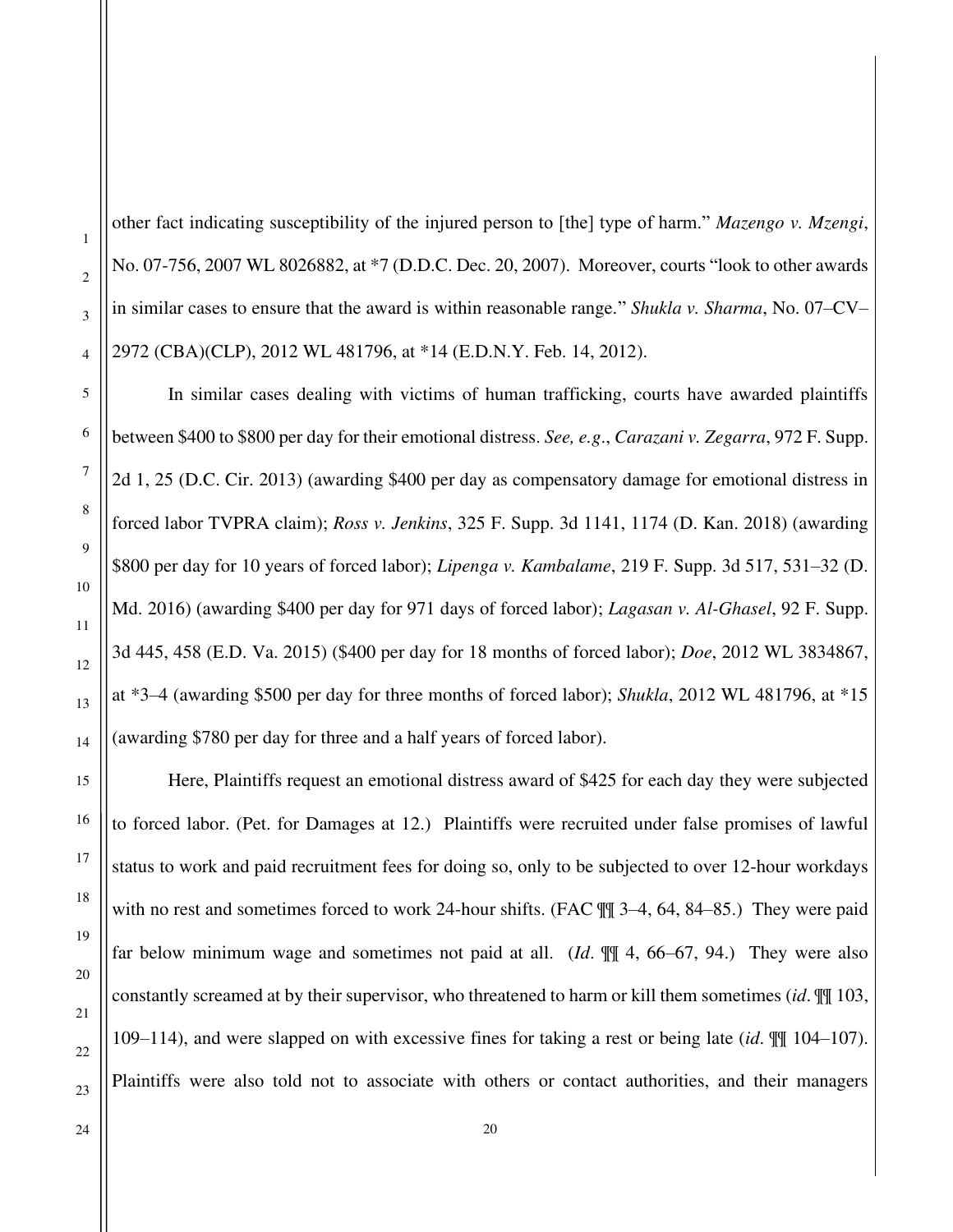1

2

constantly threatened them with deportation if they complained given their unlawful status. (*Id*. ¶¶ 71, 73, 115–17). They were also crammed into filthy, overcrowded dormitories (Guerrero Decl. ¶ 5), sometimes with no showers and air conditioning (*id*. ¶¶ 77–78), sometimes with up to 12 bunk beds (Meng Decl. ¶ 17), and sometimes where rats crawled over them (Meng Decl. ¶ 17; Pich Dec. ¶ 5, Sun Decl. ¶ 25). When Plaintiffs then suffered their physical injuries given the hazardous work conditions, they were told not to go to the hospital and were left to tend to their own medical injuries. (FAC ¶¶ 226, 238, 246, 256–57, 267, 282, 289–90.) During this entire period, Plaintiffs experienced stress, anxiety, depression, humiliation, and fear from being deported, of being harmed or killed, and of being unable to pay back loan sharks from whom they borrowed money from. (T. Wang Decl. ¶¶ 41–42; Han Decl. ¶ 41–42; Sun Decl. ¶ 45; Meng Decl. ¶ 36; Xu Decl. ¶¶ 11, 30; Y. Wang Decl. ¶ 38; Du Decl. ¶¶ 29.) The dehumanization they faced left emotional scars that persisted even after their return to China. (Xu Decl. ¶ 31.)

Having reviewed Plaintiffs' declarations, which detail the egregious conditions Plaintiffs were forced to work under and the dates of their employment (*see* ECF Nos. 173–179), corroborated by the photos provided by the former CNMI Secretary of Labor and IPI employee (ECF Nos. 206, 207) the Court finds that \$425 for each day Plaintiffs were subjected to forced labor as reasonable and well within the range of awards for similar cases. The Court therefore awards compensatory damages for Plaintiffs' emotional distress for a total amount of  $$332,350$  as follows<sup>10</sup>:

 $10$  Each Plaintiff's period of employment with MCC and Gold Mantis is derived from their declarations and worksheets that are part of the settlement agreements between the U.S. Department of Labor and MCC and Gold Mantis, respectively. (Ex. A, B to Halegua Decl., ECF No. 180.)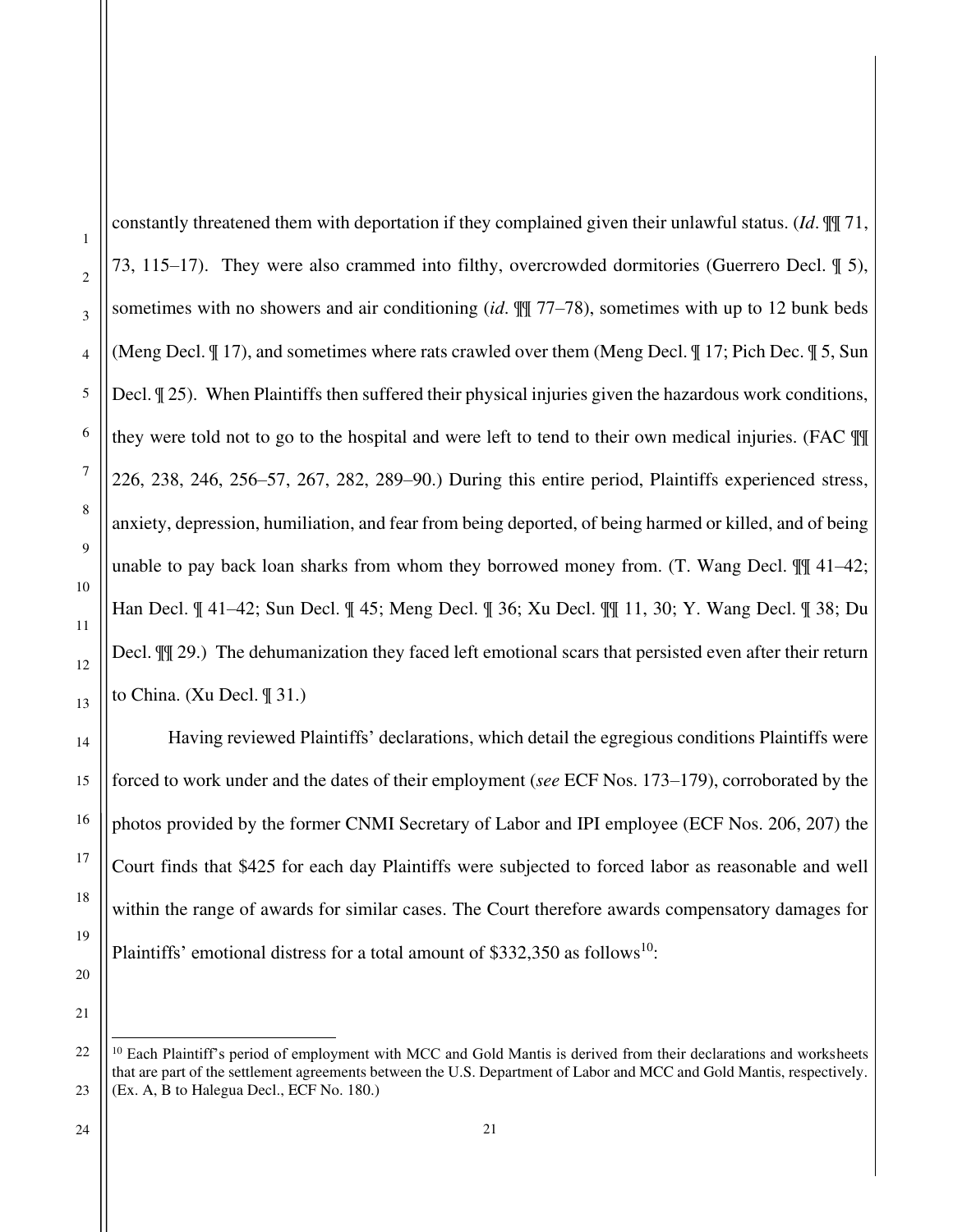|                      | <b>MCC Start</b> | <b>MCC</b> End | <b>GM</b> Start | <b>GM</b> End | <b>Days</b> | <b>Daily</b> | <b>Total</b> |
|----------------------|------------------|----------------|-----------------|---------------|-------------|--------------|--------------|
|                      |                  |                |                 |               | Worked      | Rate         |              |
| <b>Tianming Wang</b> | 9/10/2016        | 2/18/2017      | 2/20/2017       | 3/17/2017     | 186         | \$425        | \$79,050     |
| Dong Han             | 9/1/2016         | 2/7/2017       | 2/10/2017       | 4/2/2017      | 210         | \$425        | \$89,250     |
| Liangcai Sun         | 11/2/2016        | 1/12/2017      | 1/16/2017       | 4/2/2017      | 147         | \$425        | \$62,475     |
| Yongjun Meng         |                  |                | 2/14/2017       | 3/9/2017      | 23          | \$425        | \$9,775      |
| Qingchun Xu          |                  |                | 2/14/2017       | 4/2/2017      | 47          | \$425        | \$19,975     |
| Youli Wang           |                  |                | 11/20/2016      | 3/21/2017     | 121         | \$425        | \$51,425     |
| Xiyang Du            |                  |                | 12/3/2016       | 1/20/2017     | 48          | \$425        | \$20,400     |
| <b>Total</b>         |                  |                |                 |               |             |              | \$332,350    |

#### (2) Compensatory damages: losses for physical injuries

Plaintiffs also seek compensatory damages related to their physical injuries in the form of lost wages, future wages, and pain and suffering. (Pet. for Damages at 14.) While there is a dearth of TVPRA cases awarding damages related to physical injuries, the clear definition of TVPRA's mandatory restitution to victims also includes "any costs incurred, or that are reasonably projected to be incurred in the future, by the victim, as a proximate result of the offenses involving the victim," including lost income or any other loss. 18 U.S.C. §§ 1593(b)(3), 2259(c)(2). Furthermore, the TVPRA "civil remedy provision creates a cause of action that sounds in tort." *Ditullio v. Beohm*, 662 F.3d 1091, 1096 (9th Cir. 2011). Tort remedies typically include compensatory damages for the injured party's loss of earnings, loss of future earning capacity, pain and suffering, and reasonable medical expenses. *See United States v. Burke*, 504 U.S. 229, 236 (1992). The Court therefore concludes that the types of damages that Plaintiffs seek here related to their physical injuries are recoverable under the TVPRA.

7

8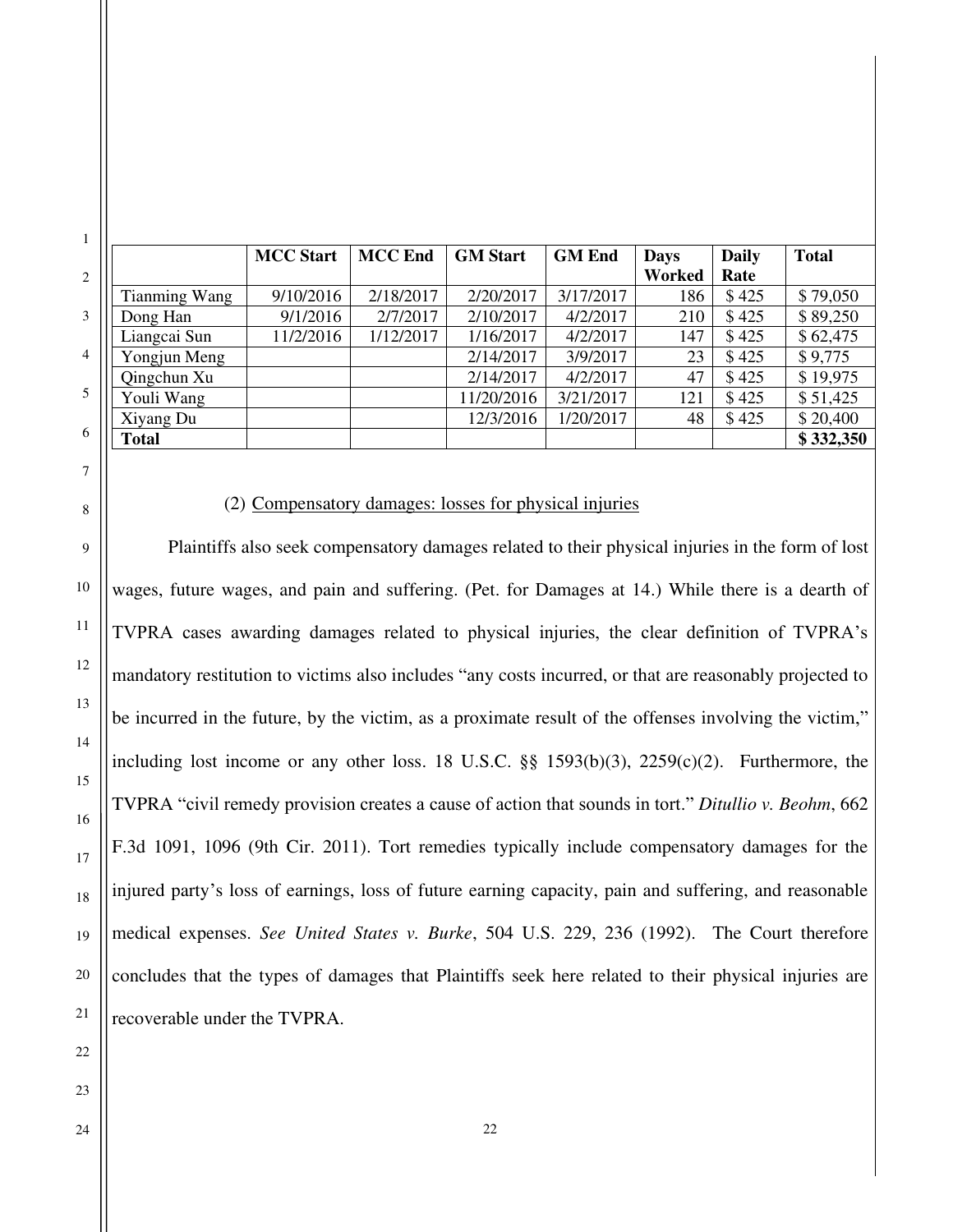1 2 3 4 5 6 7 8 9 10 11 12 photographs, and declarations from experts,<sup>11</sup> Plaintiffs have sufficiently demonstrated how their physical injuries and subsequent economic and non-economic losses were a proximate result of their forced labor on the IPI casino site or for the benefit of the Casino Project, where Plaintiffs worked under hazardous conditions, were not given proper protective equipment, and were not allowed access to proper medical care. Specifically: 1) **Tianming Wang**: Wang was cutting a metal barrel with a tool on March 17, 2017 at the IPI construction site at the direction of his Gold Mantis supervisor when a spark ignited, creating a flame that then engulfed his lower left leg. (FAC ¶¶ 209–10.) Gold Mantis' supervisor refused him medical care, told him that he would be arrested if he went to the

hospital, and instead only gave him two rolls of gauze. (*Id*. ¶¶ 223–26). Wang has been unable to work after the injury. (*Id*. ¶ 207.) Because of this "superficial-to-deep partial thickness burn to the left calf," Wang has experienced "chronic pain, numbness, and atrophy of his leg muscles" and the pain will continually significantly impair his daily activities. (Farzan Decl. ¶¶ 15, 20.) Wang struggles to walk for more than 15 minutes and has been unable to work since returning to China despite having done construction work prior to coming to Saipan. (T. Wang Decl. ¶¶ 4, 33, 35.)

Moreover, through Plaintiffs' declarations, exhibits including medical records and

13

14

15

16

17

18

19

20

<sup>22</sup> 23  $<sup>11</sup>$  Plaintiffs provided a declaration from Neda Farzan, M.D., an emergency medicine physician, testifying to her opinions</sup> as to Plaintiffs' injuries. (ECF No. 208.) This undercuts IPI's argument that no medical expert was provided. (*See* Second Opp'n, ECF No. 214.)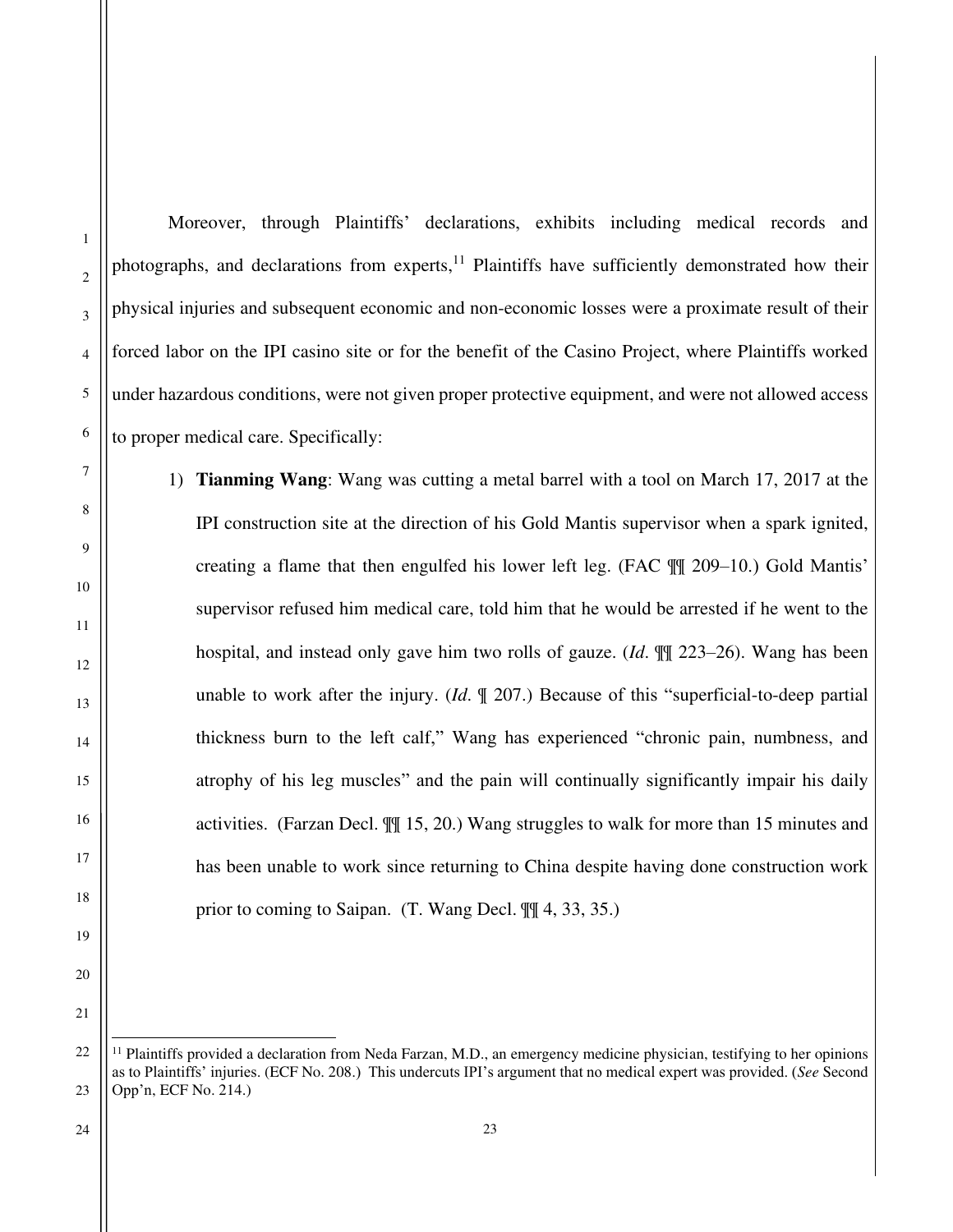2) **Dong Han**: Han was stacking metal pipes at the site in March 2017 when the pipes shifted and crushed Han's right pinky finger, causing bleeding, severe pain, swelling, and bruising. (FAC ¶ 236.) Gold Mantis refused to take him to the hospital or otherwise render any adequate medical care, which would have expedited his healing. (*Id*. ¶ 237; Farzan Decl. ¶ 25.) Instead, he was forced to go back to work after the injury, lengthening the time for healing. (Farzan Decl. ¶ 27; Han Decl. ¶ 28.) As a result of this injury to his dominant hand, he has been unable to lift heavy objects and has only been able to do cleaning work in China despite having done construction work prior to coming to Saipan. (Han Decl. ¶¶ 5, 33, 35–37.)

3) **Liangcai Sun**: Sun was lifting and transporting large, heavy boxes in the lobby area of the casino site around January 26, 2017 when a box fell onto Sun's left hand, smashing his finger. (FAC ¶ 253.) Such injury resulted in an "amputation of the tip of the left index finger that has been complicated by chronic pain and bone infection." (Farzan Decl. ¶ 30.) Gold Mantis' supervisor told him not to go to the hospital given his unlawful status after the injury, but Sun nonetheless sought medical consultation on his own. (FAC ¶¶ 256, 258.) Sun continues to experience pain and tenderness on the finger. (Sun Decl. ¶ 42.) A year after returning to China, Sun did not work due to the injury despite doing farming work and long-distance truck driving previously, but then found a job as a truck driving starting May 2018. (*Id*. ¶¶ 39–41.)

4) **Yongjun Meng**: Meng and two other workers were loading a large, heavy vat of hot soup onto a vehicle for transport to the construction site in March 2017 when the soup spilled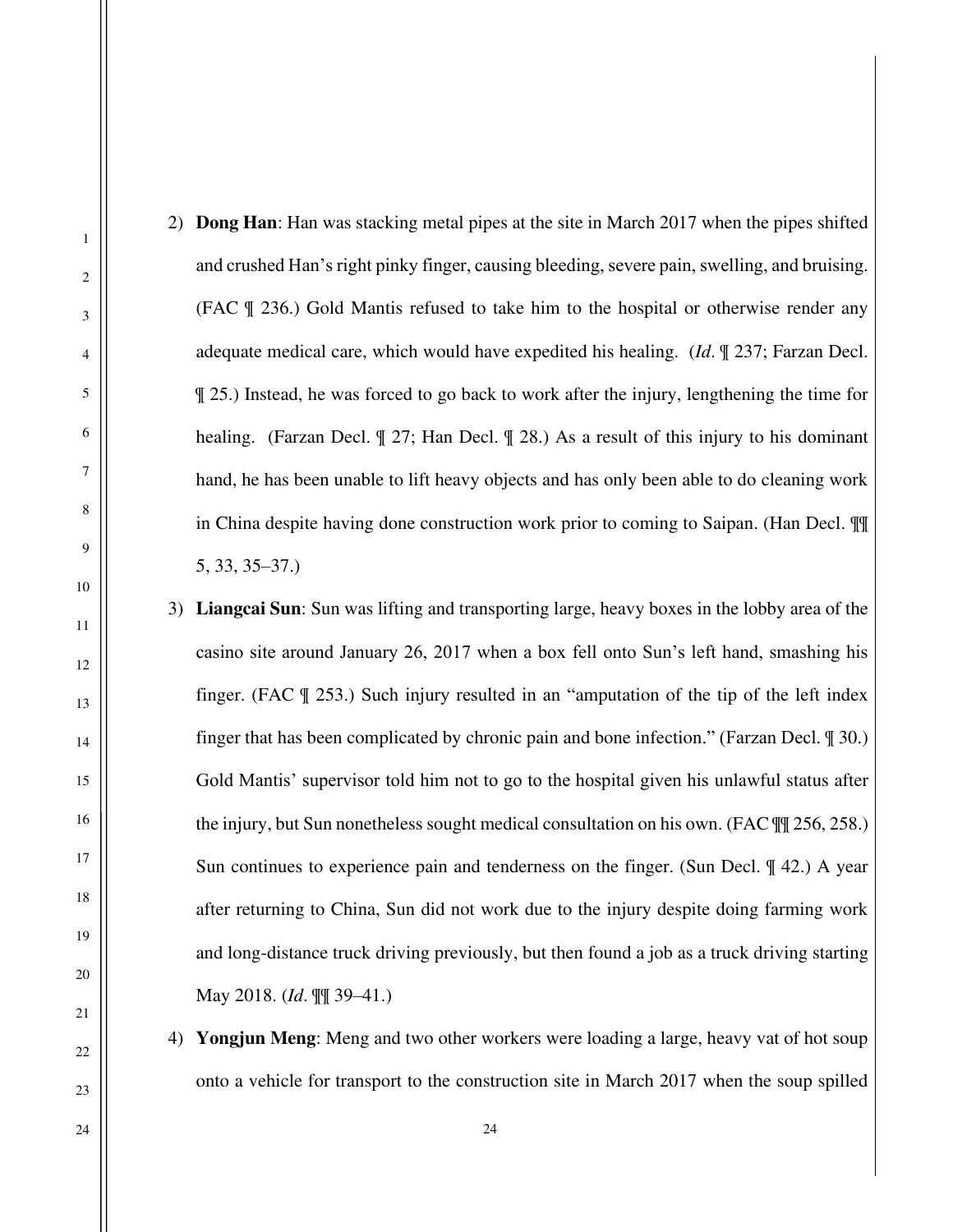onto Meng, causing severe pain and burns to his left hand and leg and rendering him unable to work. (FAC ¶ 244.) As a result, Meng suffered "deep partial thickness burns to the dorsum (back) of the left hand and a superficial partial thickness burn to an area of the left thigh." (Farzan Decl. ¶ 38.) When this incident occurred, Meng was not provided with gloves or any other protective gear for dealing with hot items. (*Id*. ¶ 25.) Gold Mantis' supervisor told him not to go to the hospital and instead sent him to the dormitories without any medicine. (*Id*. ¶¶ 245–46.) Due to his injury, he faces "chronic pain [that] may continue for the remainder of his life." (Farzan Decl. ¶ 42.) He was unable to work for seven months since returning to China due to his injury despite having done construction work prior to coming to Saipan, but starting in 2018 was able to do light work in China and then Maldives, but in 2020 he was able to perform heavy work again. (Meng Decl. ¶ 3, 34–35.) 5) **Qingchun Xu**: During his work at the site, a stone fell onto Xu's left lower leg as he and another worker were using ropes to lift stones up a stair, inverting his left ankle. (FAC ¶ 279.) Gold Mantis refused to take him to the hospital. (*Id*. ¶ 282.) As a result of the injury and lack of medical care, Xu still experiences aching on his ankle. (Xu Decl. ¶ 26.) He started working again in 2018 only doing light construction work, despite having done construction work prior to coming to Saipan. (*Id*. ¶¶ 4, 27.)

- 6) **Youli Wang:** Wang was injured around January 20, 2017 when the plywood carrying a load of steel beams snapped and sent the workers, including Wang, who were sitting on the beams, falling to the ground—from which the beams smashed Wang's left hand and fractured his left ring finger (tuft fracture). (FAC ¶ 266; Farzan Decl. ¶ 47; Wang Decl. ¶
- 1 2 3 4 5 6 7 8 9 10 11 12 13 14 15 16 17 18 19 20 21 22 23 24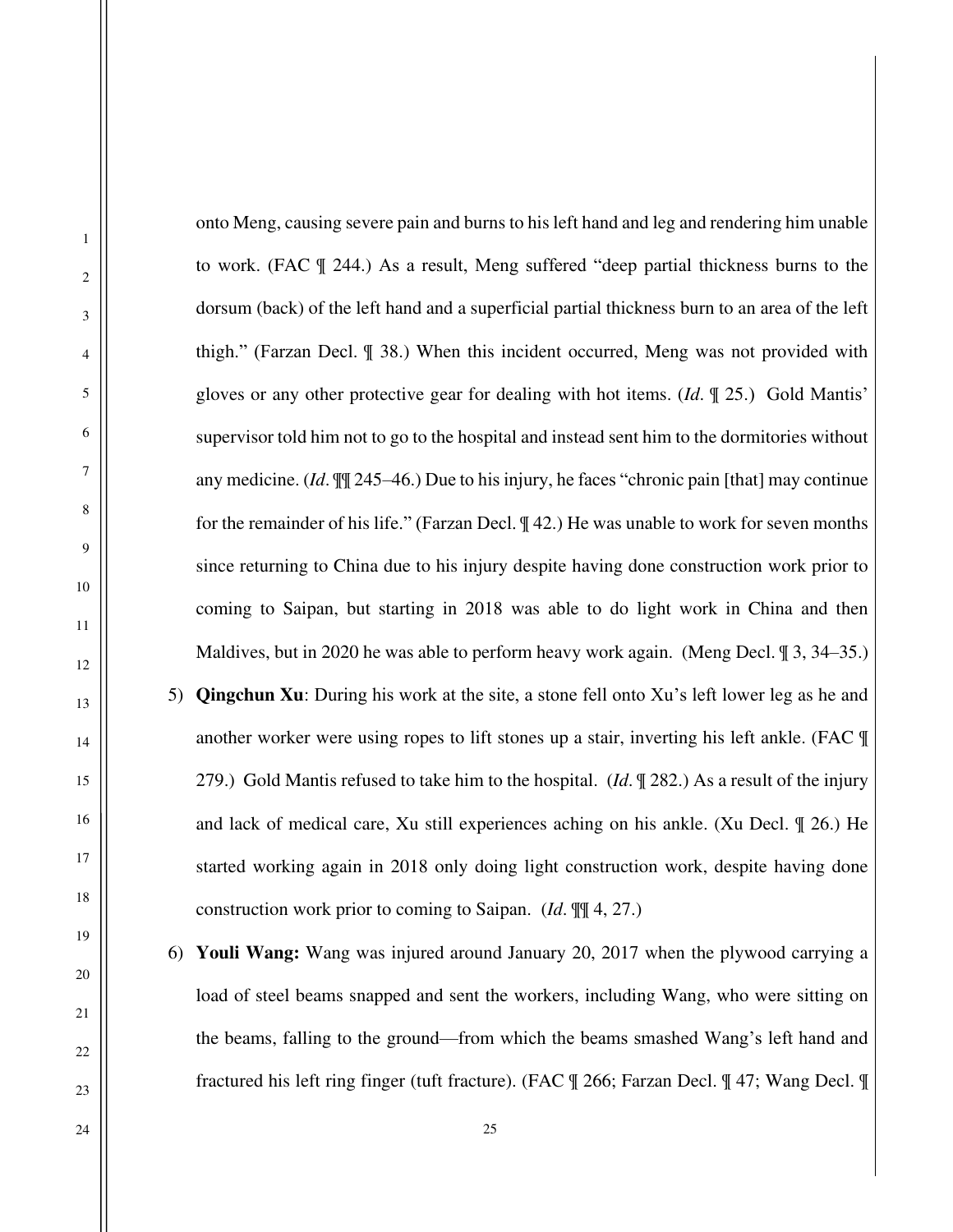18, ECF No. 178.) Wang was immediately in pain and his fingernail was nearly separated from his finger. (*Id*. ¶ 267.) Instead of sending him to the hospital, Gold Mantis' agent took him to a dormitory and poured drinking alcohol over the wound. (*Id*. ¶ 269.) He was then forced to return to work despite the injury. (*Id*. ¶ 270.) As a result, Wang has felt pain and numbness and has been unable to do heavy construction work or lift heavy objects. (Y. Wang Decl. ¶ 29.) Despite having previously done construction and factory work, he has since done light renovation work, and after being hospitalized for a period due to a heart attack,<sup>12</sup> Wang opened up a snack shop. (*Id.*  $\P$ [ 5, 30–33.) 7) **Xiyang Du**: Du was moving heavy pieces of plaster around December 2016 when a large

piece of it fell over and crushed his right hand middle finger, causing it to swell and bleed. (FAC ¶ 287.) Gold Mantis' supervisor forbade him from leaving work to go home or seek treatment, thereby delaying his recovery (*Id*. ¶ 288; Farzan Decl. ¶ 54.) While he worked as a courier prior to coming to Saipan, after returning to China he was only able to do work installing security monitoring systems and repairing computers for a while until a bad car accident in November 2018 rendered him unable to work.<sup>13</sup> (Du Decl.  $\P\P$  4, 25–26.) His finger still hurts whenever it touches something. (*Id*. ¶ 28.)

1

2

3

4

5

6

7

8

9

10

11

12

13

14

15

16

17

18

19

<sup>21</sup> <sup>12</sup> Plaintiffs do not seek any lost income during the period that Youli Wang was in the hospital due to the heart attack. (*See* Halegua Decl. ¶ 13.) Therefore, IPI's arguments on the need of medical testimony regarding the heart attack is irrelevant. (*See* Second Opp'n at 5.)

<sup>22</sup> 23 <sup>13</sup> Plaintiffs do not seek any lost income or future earnings for Du after his car accident (*see* Halegua Decl. ¶ 15), and therefore IPI's argument that Plaintiffs are seeking to supplement damages with this injury is erroneous (*see* Second Opp'n at 5).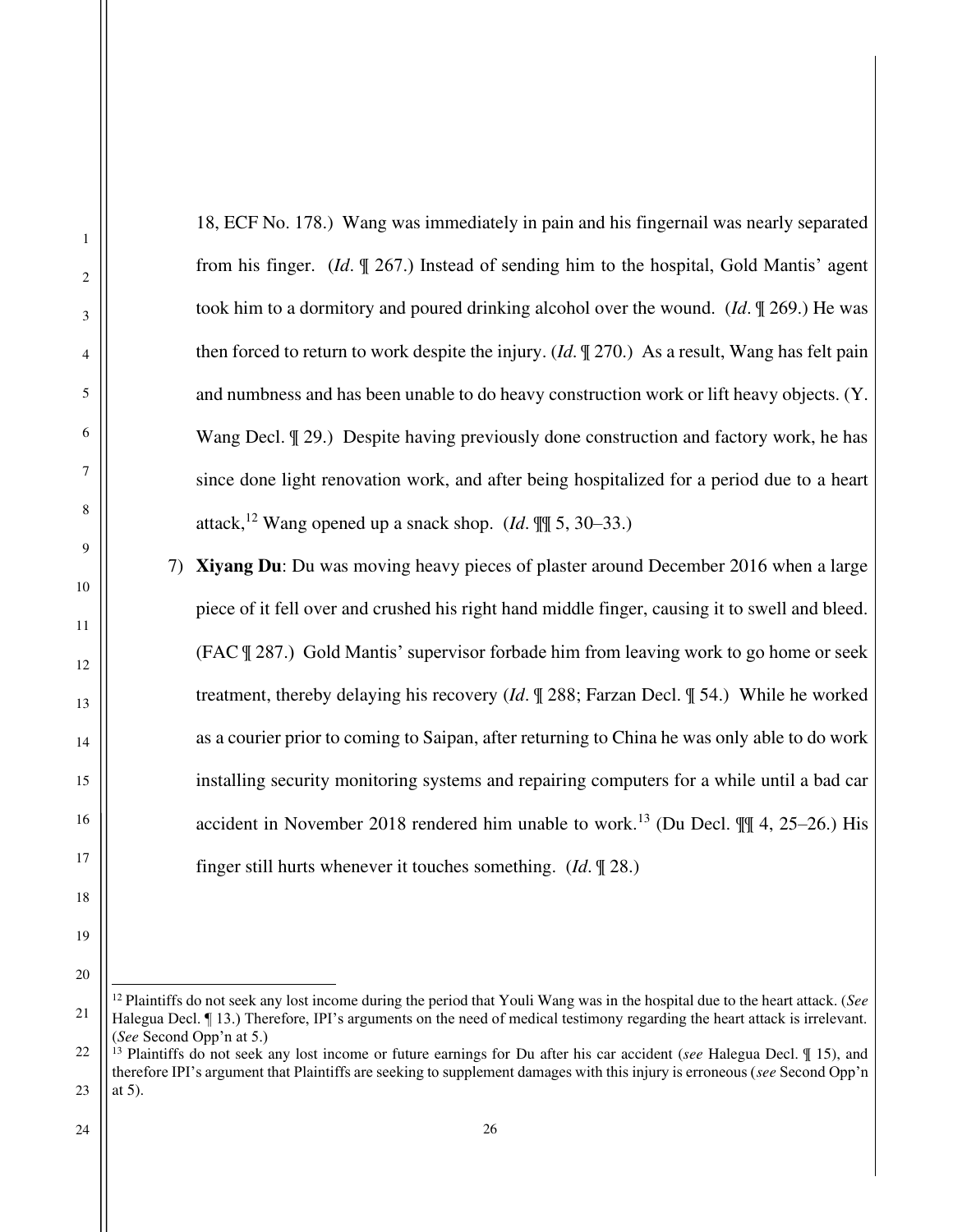Having reviewed the evidence, the Court concludes that Plaintiffs may recover compensatory damages in the value of their lost income, future lost income, and pain and suffering due to their physical injuries incurred as a result of being subjected to forced labor.

### a. Lost income (2017 – 2019)

Plaintiffs generally seek "but for" lost income from May 2017 to December 2019<sup>14</sup> for all seven Plaintiffs, with the exceptions to income sought for Youli Wang and Xiyang Du starting in August 2017 to reflect their return to China.<sup>15</sup> (Ex. E to Halegua Decl. ¶ 8; Halegua Decl. ¶ 9.) Having thoroughly reviewed Plaintiffs' declarations and calculations, the Court finds Plaintiffs' use of the National Bureau of Statistics of China's "Average Wage of Employed Persons in Urban Private Units" for the Construction sector as the "but for" earnings for Tianming Wang, Dong Han, Yongjun Meng, Qingchun Xu, and Youli Wang reasonable, given that the averages are based on a national average and are less than what those Plaintiffs purported to make prior to coming to Saipan. (*See* T. Wang Decl. ¶ 4; Han Decl. ¶ 5; Meng Decl. ¶ 3; Xu Decl. ¶ 4; Wang Decl. ¶ 5.) Plaintiffs' use of 84,000 Chinese Yuan Renminbi ("RMB") for Xiyang Du as the "but for" income is also reasonable, as this was his average earning as a courier in China prior to coming to Saipan. (*See* Du Decl. ¶ 4.)

1

2

However, the Court finds the use of 84,000 RMB as the average "but for" earnings for Liangcai Sun is unreasonable. While Sun made about 7,000 RMB per month, or 84,000 RMB a year, as a longdistance truck driver one year after his departure from Saipan, prior to coming to Saipan, Sun's primary

<sup>14</sup> Plaintiffs do not seek lost or future income for 2020.

<sup>23</sup> <sup>15</sup> Lost income is also not sought for: Liangcai Sun for 2019 to reflect no lost income with his higher earnings, Youli Wang during the months he was hospitalized due to a heart attack, and Xiyang Du starting in November 2018 to reflect his inability to work from a car accident. (Ex. E to Halegua Decl. ¶ 8; Halegua Decl. ¶¶ 13–15.)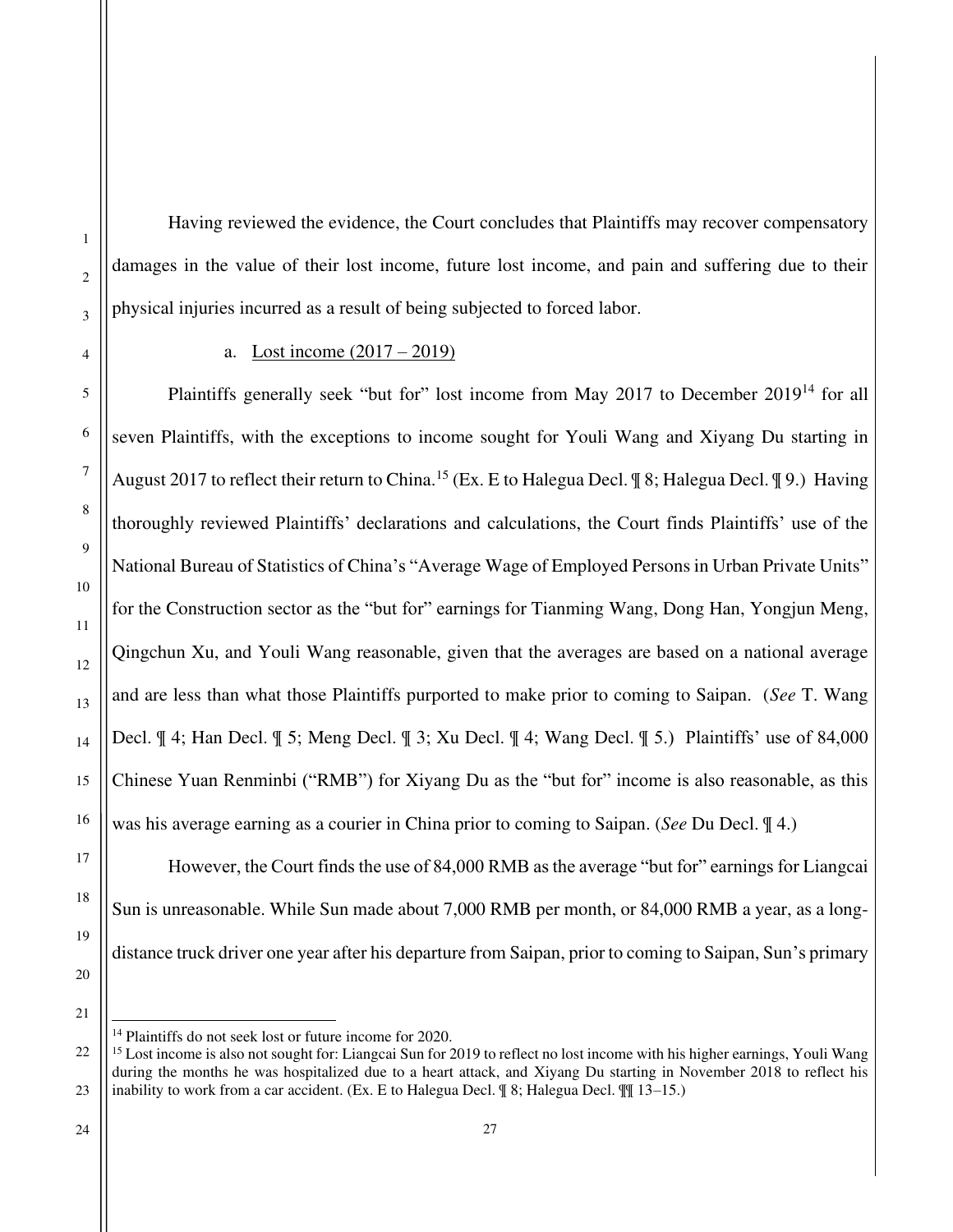work was farming with long-distance driving as his supplemental work. (Sun Decl. ¶ 5, 41.) According to Sun's declaration, he could make from 30,000 to 40,000 RMB from farming during a good year prior to coming to Saipan. (*Id*. ¶ 5.) Accordingly, the Court will use the average of his 1) earnings as a farmer prior to working in Saipan, and 2) first earnings as a long-distance truck driver upon return to China.<sup>16</sup>

The Court therefore awards Plaintiffs in lost income<sup>17</sup> for 2017 to 2019 as follows:

| <b>Plaintiff</b> | Lost          |  |  |
|------------------|---------------|--|--|
|                  | <b>Income</b> |  |  |
| 1. Tianming Wang | \$19,186.04   |  |  |
| Dong Han<br>2.   | \$12,839.07   |  |  |
| 3. Liangcai Sun  | \$6,032.44    |  |  |
| 4. Yongjun Meng  | \$6,675.46    |  |  |
| 5. Qingchun Xu   | \$9,312.98    |  |  |
| 6. Youli Wang    | \$3,132.52    |  |  |
| 7. Xiyang Du     | \$8,767.28    |  |  |
| <b>Total</b>     | \$65,945.79   |  |  |

1

2

3

4

5

6

7

8

9

10

11

12

13

14

15

//

/

16

17

<sup>19</sup> <sup>16</sup> Because Sun made about 30,000 to 40,000 RMB, the Court will use the average of 35,000 RMB as his earnings as a farmer. In averaging that amount with 84,000 RMB, the Court finds the use of 59,500 RMB as Sun's "but for" annual earnings reasonable.

<sup>20</sup> <sup>17</sup> These amounts adopt Plaintiffs' use of a 7.09 RMB to 1 USD conversion rate. (*See* Halegua Decl. ¶ 7, ECF No. 180.) While Plaintiffs explain that they derived this rate from Google's reported exchange rate on June 19, 2020 (*see* Pet. for Damages at 1), the Court takes judicial notice that 6.547 RMB to 1 USD is the most recent exchange rate published by the

<sup>21</sup> 22 United States Treasury. *See* Fed. R. Civ. P. 201(b)-(c) (permitting the court to take judicial notice on its own of a fact that "can be accurately and readily determined from sources whose accuracy cannot reasonably be questioned."; Bureau of

<sup>23</sup> Fiscal Service, *Historical Rates*, U.S. Department of the Treasury, https://www.fiscal.treasury.gov/reportsstatements/treasury-reporting-rates-exchange/historical.html (last visited May 24, 2021). The Court therefore finds no issue in Plaintiffs' rate, which is rather conservative in comparison to the Treasury's March 31, 2021 reported rate.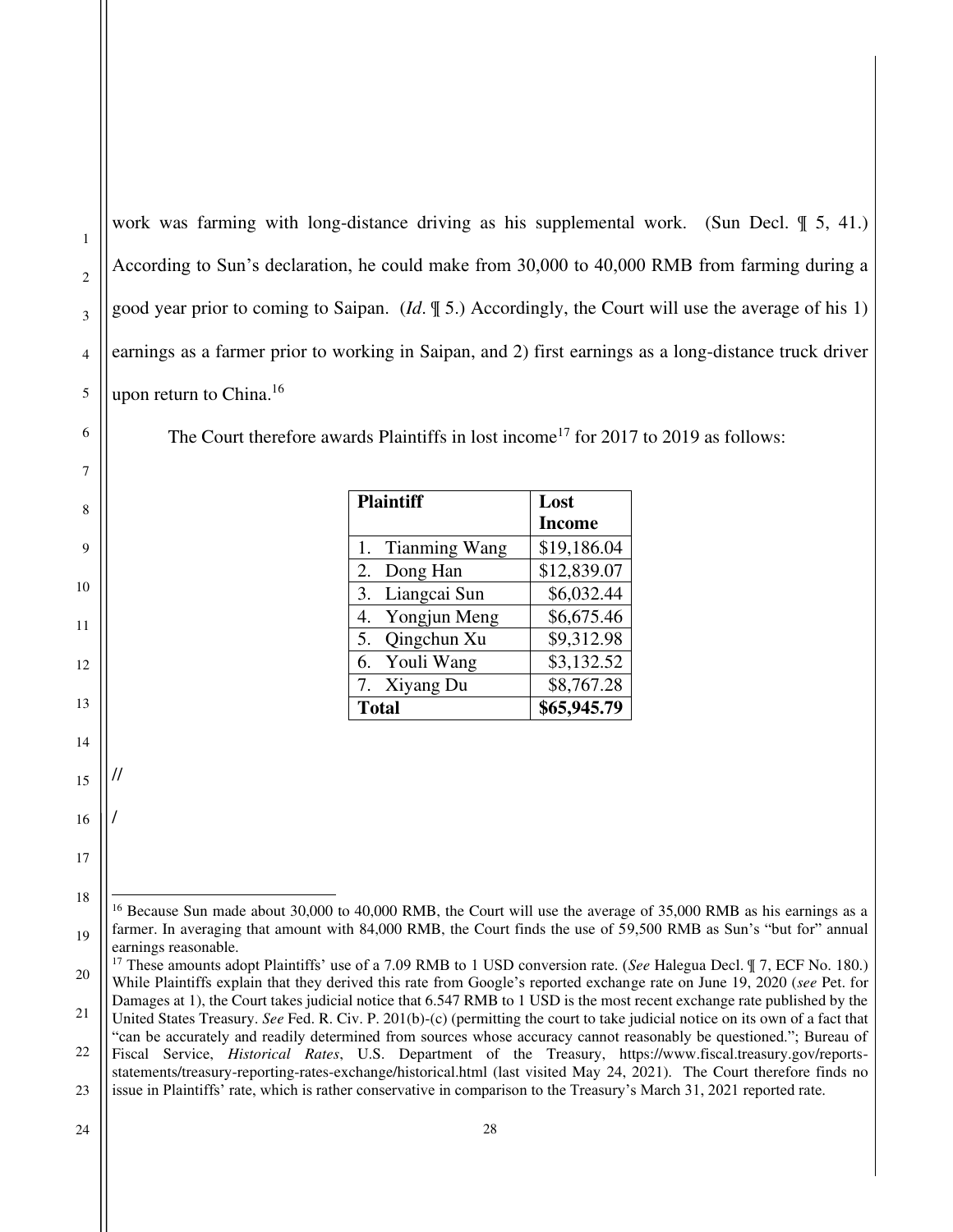### b. Future lost income

Only four of the Plaintiffs seek damages for future lost income: Tianming Wang, Dong Han, Qingchun Xu, and Youli Wang. (Pet. for Damages at 21.) No future lost income is sought for the other three plaintiffs because Yongjun Meng and Liangcai Sun are making more than their national average salaries, and Xiyang Du was rendered unable to work after his car accident.<sup>18</sup>

Plaintiffs argue that the Court should apply the "total offset" rule in awarding future lost income. (Pet. for Damages at 21–23.) The total offset method "presume[s] that the ideal discount rate—the after-tax market interest rate on a safe investment—is (to a legally tolerable degree of precision) completely offset by certain elements in the ideal computation of the estimated lost stream of future income." *See Jones & Laughlin Steel Corp. v. Pfeifer*, 462 U.S. 523, 544 (1983). The method assumes "that the effects of future price inflation on wages are part of what offsets the market interest rate." *Id*. In other words, the failure to account for inflation and other wage increase factors such as productivity or promotional gains offsets the failure to discount for the present value of money. *Id*. at 545. Accordingly, calculations are based on multiplying a uniform income amount by a number of years.

While such a method was considered unacceptable as a *uniform* method to calculate future lost damages in *Jones*, it nonetheless "could be stipulated to by the parties, or applied by the trial court in an appropriate case." *Trevino v. United States*, 804 F.2d 1512, 1519 (9th Cir. 1986) (citing *id*. at 550–

<sup>&</sup>lt;sup>18</sup> That Neil Steinkamp does not provide future earnings calculations for those three Plaintiffs does not render his calculations unsupported for *all* of the Plaintiffs, as IPI attempts to argue. (See Second Opp'n at 7-8.) It would be illogical and a waste of resources to provide calculations for future earnings for the three Plaintiffs whom future lost wages are not sought for.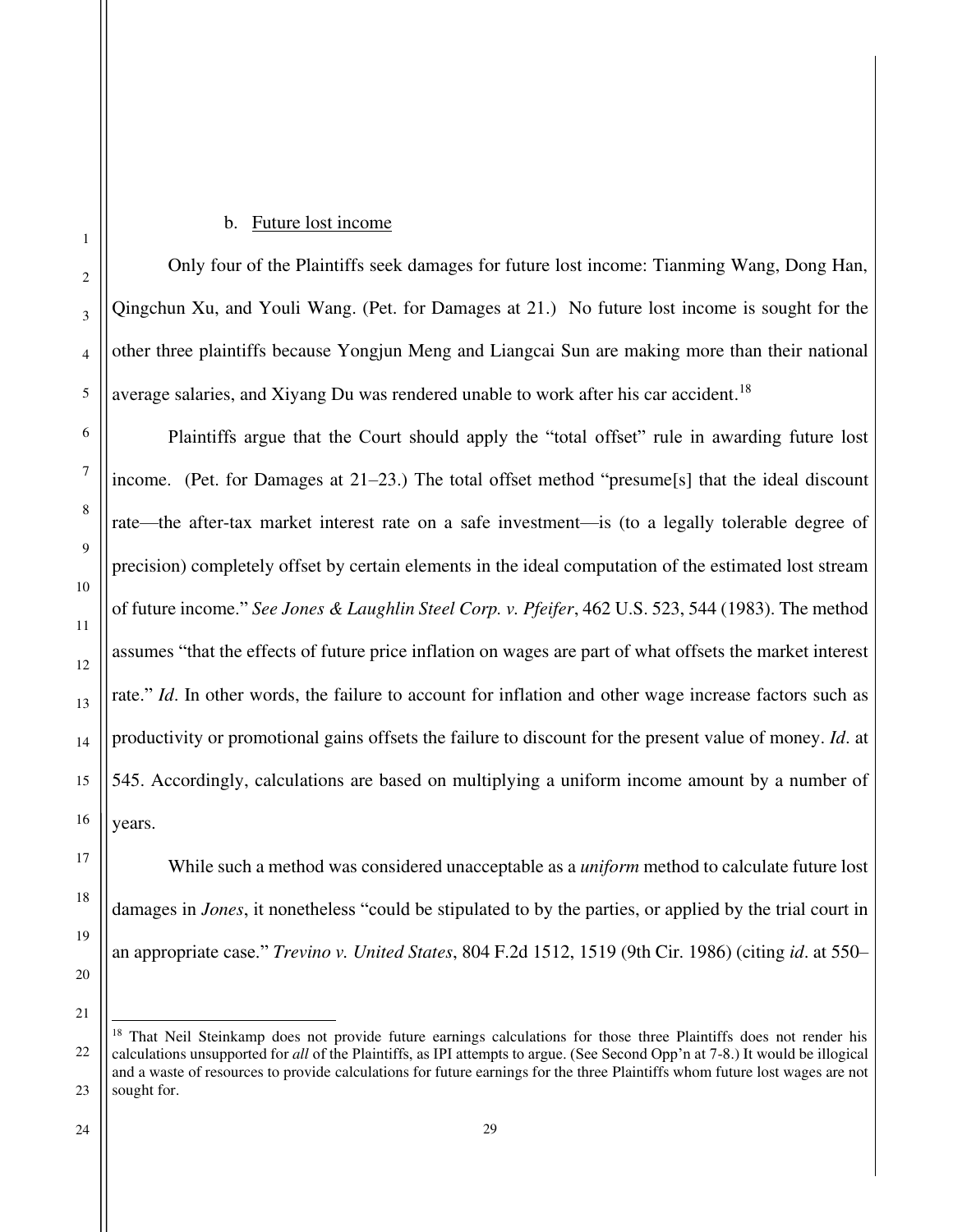51). Where a court adopts a discount rate above 3 percent or below 1 percent, the discount rate must be supported by credible expert testimony. *Id*.; *see also Colleen v. United States*, 843 F.3d 329, 332 (9th Cir. 1987) (noting that a court "cannot assume, without evidence, that inflation and interest rates will balance each other out."). Given that the total offset method employs a zero-discount rate, *see Trevino*, 804 F.2d at 1519, the rate must be supported by credible expert testimony. As such, the market rate and inflationary rate "must be independently established by competent evidence." *Colleen*, 843 F.3d at 331. In determining these rates, there cannot be reliance on unrepresentative timespans. *Trevino*, 804 F.2d at 1519 (holding that it is "impermissible to select a time period over which to compare inflation and interest rates that provides a decidedly aberrational result."). The Court finds that the total offset method here is supported by Plaintiffs' expert's declaration.

Plaintiffs provide a declaration from Neil Steinkamp, Managing Director at Stout Risius Ross, LLC with over 20 years of financial consulting experience. (Steinkamp Decl.  $\mathbb{I}$  2–3.) In it, Steinkamp provides three scenarios in calculating Plaintiffs' lost income—one which uses the total offset method, a second scenario which assumes no inflation or wage growth but discounts for present value<sup>19</sup>, and a third scenario which considers the effect of inflation and discounts for present value of money. (*Id*. ¶¶ 14–16). The scenarios use a 1.25 percent discount rate based on an interest rate of a 20-year Treasury Note as of July 2020, which the Court finds to be a proper rate. Steinkamp Decl. ¶ 29; *see Pfeifer*, 462 U.S. at 537 (noting that the discount rate should be based on "the best and safest investments."). It

1

2

3

4

5

6

7

8

9

10

11

12

13

14

15

16

17

18

19

20

<sup>22</sup> 23 <sup>19</sup> In *Trevino*, however, the Ninth Circuit Court held that it was "impermissible . . . to *exclude* the effects of inflation in determining the size of the lost income stream and employ a discount rate equal to the market rate of interest" because it "denie[d] the injured party any adjustment for inflation while making available such adjustment to the party deemed responsible for the injury." 804 F.2d at 1519 (emphasis in original).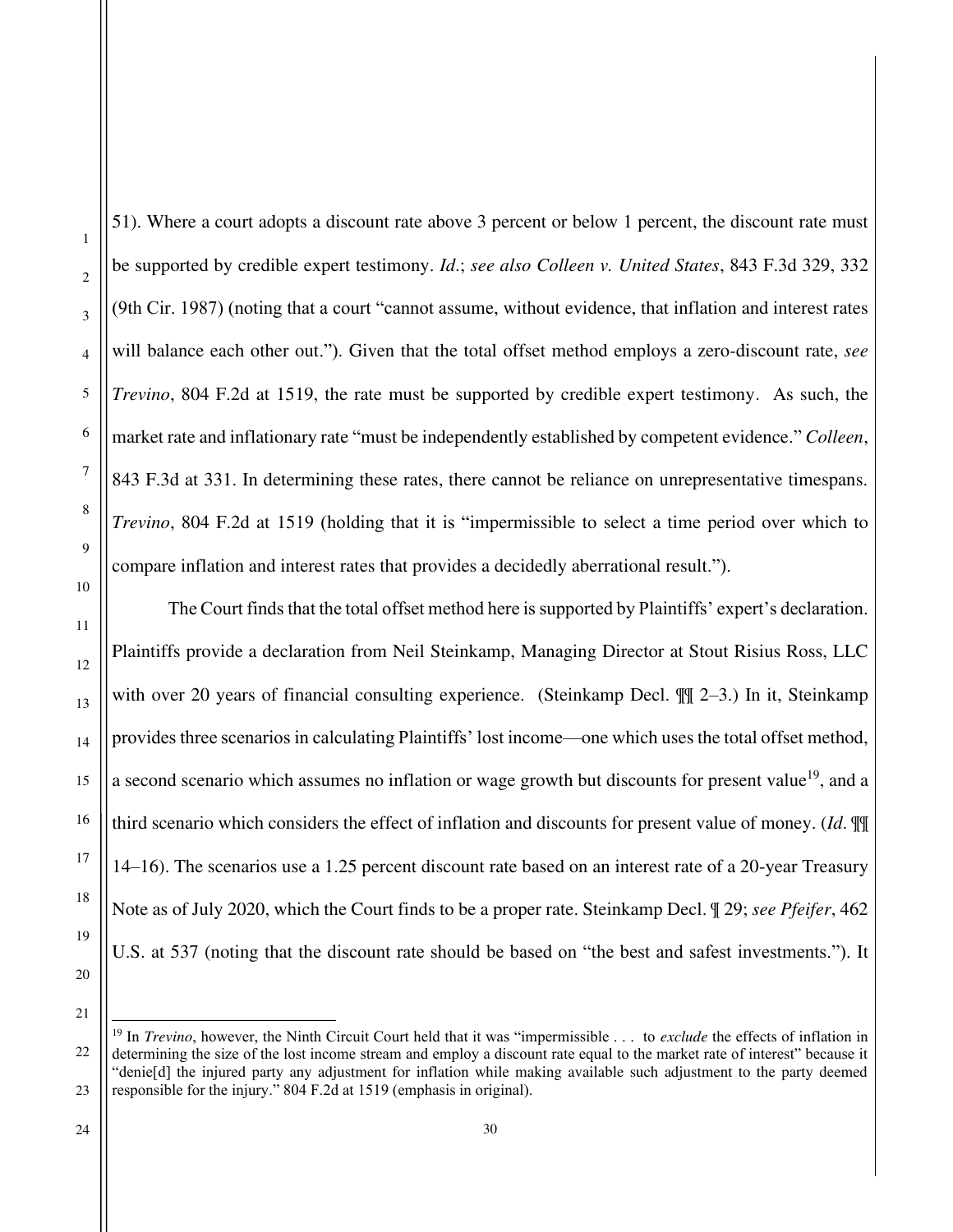also employs a 20-year average Chinese inflation rate of 2.2 percent based on 2000 to 2019 data from the World Bank. (Steinkamp Decl. ¶ 29.) The Court finds support for applying scenario three, which would obtain Plaintiffs the most future lost income under the three scenarios because there would be a net negative discount value. Nonetheless, Plaintiffs seek using the total offset method even though it would undercompensate them. Steinkamp also declares in his opinion that the total offset method "is the most reasonable methodology" here because "[g]iven the duration of expected damages in this matter (10 or more years for each Plaintiff) it is reasonable to expect that wage growth for the Plaintiffs and inflation will, on average over the period, be roughly equivalent, offsetting the impact of either." (*Id*. ¶ 30.) The Court therefore finds that total offset method appropriate for Plaintiffs. Having reviewed Steinkamp's methodology<sup>20</sup> (*see* Steinkamp Decl. ¶¶ 18–26, Halegua Decl. ¶ 16), the Court awards Plaintiffs for future lost income as follows:

| <b>Plaintiff</b> | <b>Future Lost Income</b> |  |  |  |
|------------------|---------------------------|--|--|--|
| 1. Tianming Wang | \$226,821                 |  |  |  |
| 2. Dong Han      | \$63,114                  |  |  |  |
| 3. Liangcai Sun  | n/a                       |  |  |  |
| 4. Yongjun Meng  | n/a                       |  |  |  |
| 5. Qingchun Xu   | \$31,179                  |  |  |  |
| 6. Youli Wang    | \$38,388                  |  |  |  |
| 7. Xiyang Du     | n/a                       |  |  |  |
| <b>Total</b>     | \$359,502.00              |  |  |  |

 $^{20}$  The methodology uses the National Bureau of Statistics' average construction sector wage for 2019 (54,167 RMB) as the expected wage, and uses actual incomes of 0 RMB for Tianming Wang, 24,000 RMB for Dong Han, 35,000 for Qingchun Xu, and 24,000 for Youli Wang based on their declarations of their most recent income. Lost future income is provided for up until Plaintiffs reach 60, the statutory retirement age of China.

1

2

3

4

5

6

7

8

9

10

11

12

13

14

15

16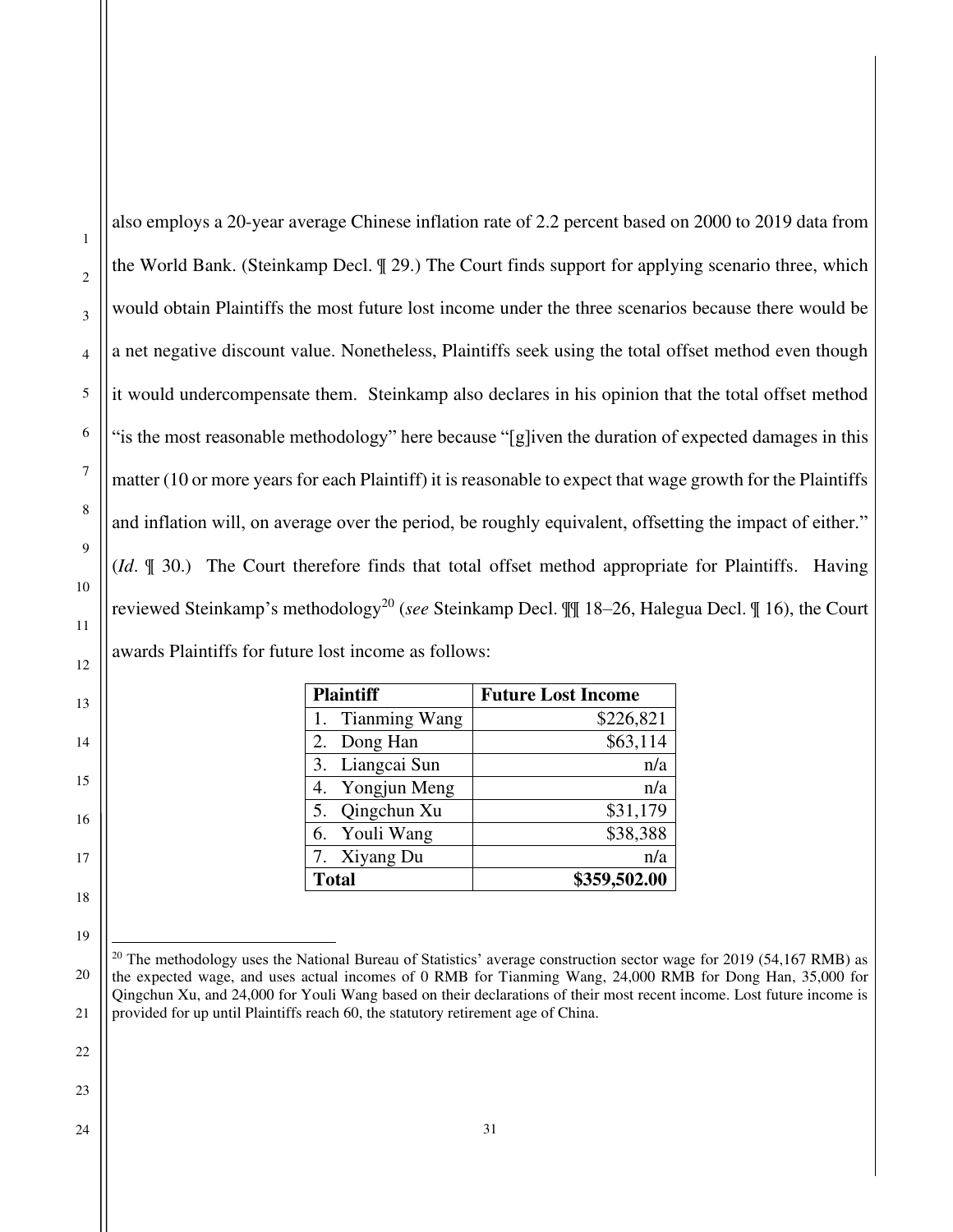### c. Pain and suffering

As for pain and suffering, Plaintiffs seek \$700,000 for Tianming Wang and \$400,000 for each of the other Plaintiffs. (Pet. for Damages at 25.) While the Court recognizes the pain that Plaintiffs still experience due to their injuries, the Court finds that \$300,000 is reasonable and adequate to compensate each of the Plaintiffs for their pain and suffering for the following reasons.

For one, the Court agrees with Plaintiffs that an award for pain and suffering from their physical injuries is not duplicative of an award for their emotional distress for being subjected to forced labor, as both stem from different harms. *See Doe*, 2012 WL 3834867, at \*2–3 (awarding distinct emotional distress damages for forced labor and rape). Furthermore, the Court also agrees with Plaintiffs that "the law does not provide a precise formula by which pain and suffering . . . may be properly measured and reduced to monetary value." *Shukla*, 2012 WL 481796, at \*13 (internal quotation and citation omitted). However, any award must be "just and reasonable in light of the evidence." *Spitzke v. United States*, 914 F.2d 263 (9th Cir. 1990) (unpublished).

In providing a basis for calculating pain and suffering, Plaintiffs offer a 2013 CNMI Superior Court case, *Price v. Kan Pacific, Ltd.*, No. 08-0046E, at \*4, \*17 (N.M.I. Super. Ct. Apr. 23, 2013) (Ex. D to Halegua Decl., ECF No. 180), whereby the trial judge in that matter found a \$300,000 award for non-economic damages reasonable for a plaintiff who suffered severe pain and would continue to suffer pain from a fractured rotator cuff from a slip and fall. (Pet. for Damages at 25.) Plaintiffs argue that because the injuries they suffered are more severe than that experienced by the Plaintiff in *Price*,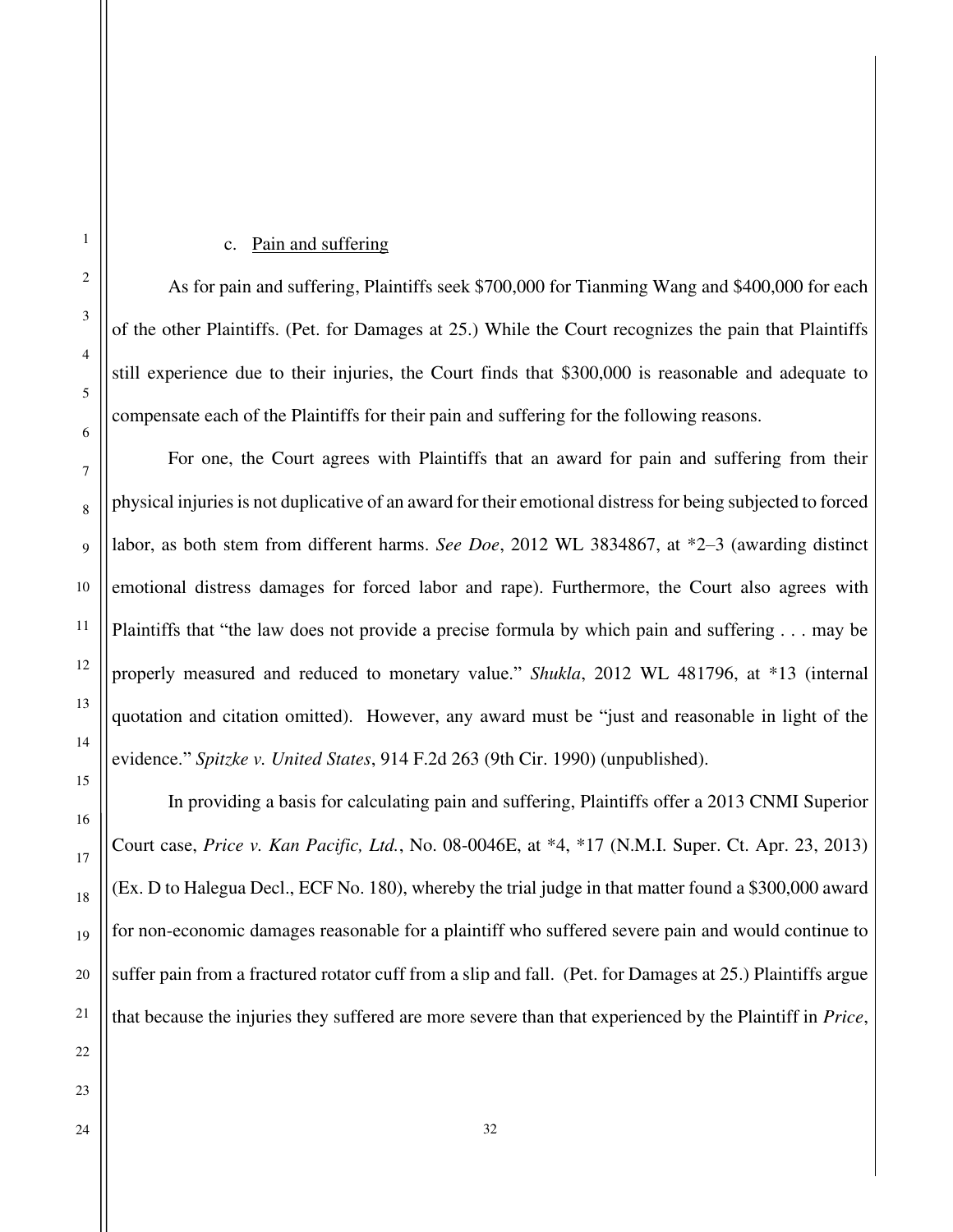higher damages are warranted. (Pet. for Damages at 25.) Furthermore, the amount they request is much less than damages awarded in other tort cases elsewhere. (*Id*. at 26.)

However modest Plaintiffs' request may be compared to other awards in different jurisdictions, the Court notes that in the CNMI, non-economic damages that are permitted to compensate for "pain, suffering, inconvenience, physical injury, mental and/or emotional distress, loss of consortium and other non-pecuniary damage" for personal injury cannot exceed \$300,000. *See* 7 CMC § 2922; *see also Indalecio v. Mobil Oil Marianas, Inc*., 2020 WL 118605, 2020 MP 1 ¶ 11 (N.M.I. 2020) (noting that while the jury awarded \$600,000 in non-economic damages, the trial court reduced the damages to \$300,000 pursuant to 7 CMC § 2922.) While Plaintiffs pursue damages here under the TVPRA, a federal law, the compensation for pain and suffering they seek here are related to physical injuries incurred during performance of their jobs on the IPI casino site in the CNMI. Under their state law negligence claim for the same type of injuries, Plaintiffs are limited to \$300,000 each for pain and suffering.

Accordingly, the Court finds \$300,000 for pain and suffering just and reasonable for each of the Plaintiffs, whom still experience pain from their injuries as further described above. As to Tianming Wang, particularly, the Court finds \$400,000 much more appropriate, as he endured severe burns to his leg that still leave him unable to work—let alone to walk or stand for longer than 15 minutes. In awarding Wang a higher amount, the Court notes that it is not bound by the CNMI's statutory cap given that this claim arises under federal law. The Court therefore awards Plaintiffs a total of \$2.2 million for pain and suffering.

/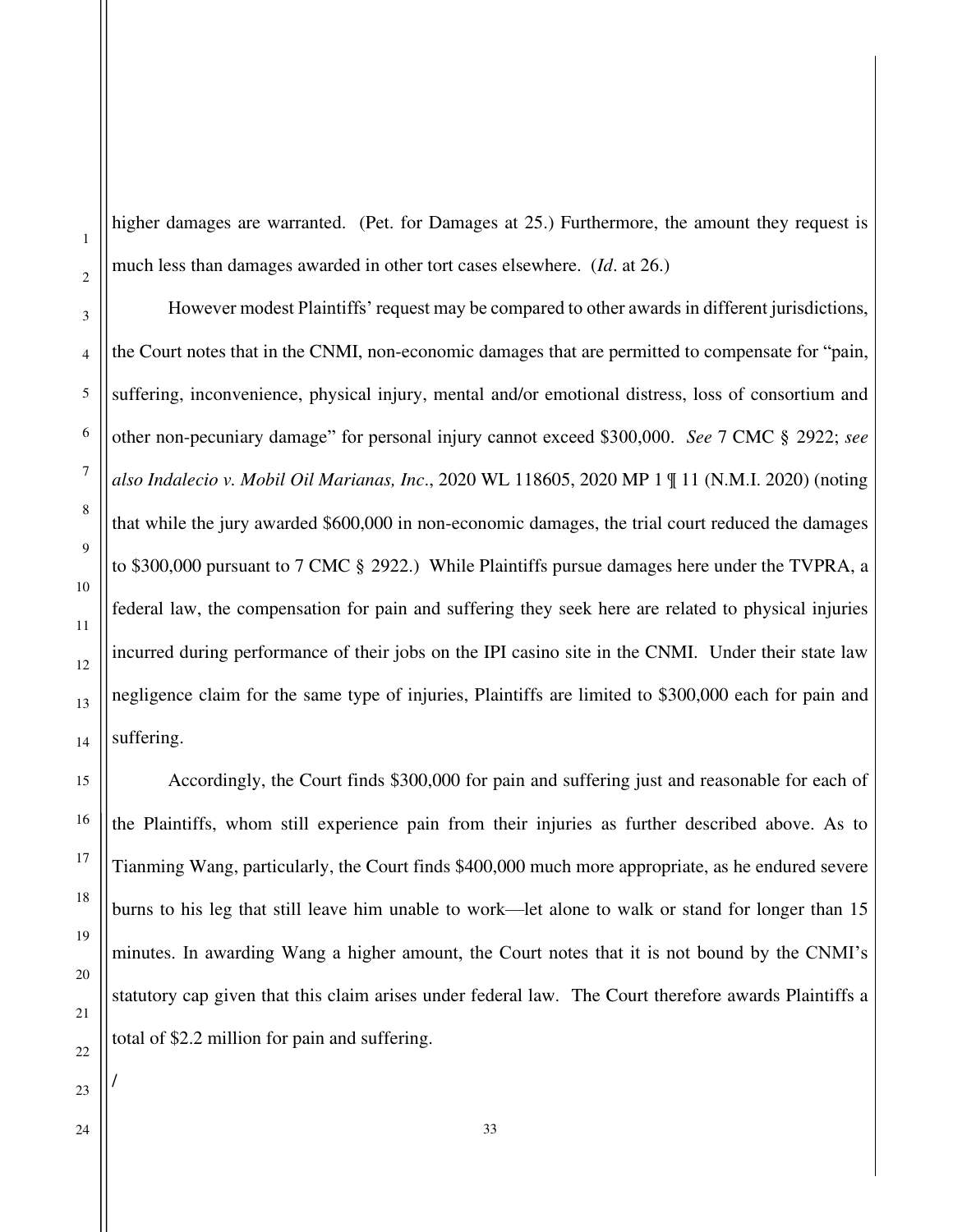### (3) Punitive damages

As to punitive damages, the Ninth Circuit has held that punitive damages are available under the TVPRA. *See Ditullio*, 662 F.3d at 1094 ("We hold that the TVPA permits recovery of punitive damages because it creates a cause of action that sounds in tort and punitive damages are available in tort actions under the common law.") Here, Plaintiffs seek a 2:1 ratio in punitive damages for each Plaintiff against IPI. (Pet. for Damages at 29.)

The Supreme Court has identified three factors to guide the reasonableness of punitive damage awards: "(1) the degree of reprehensibility of the tortious conduct; (2) the ratio of punitive damages to compensatory damages; and (3) the difference between this remedy and the civil penalties authorized or imposed in comparable cases." *BMW of N. Am., Inc. v. Gore*, 517 U.S. 559, 575 (1996). However, of the three factors, the first factor regarding the degree of reprehensibility of the defendant's conduct is "the most important indicium of the reasonableness." *Id.*

In recognizing punitive damages under the TVPA—the predecessor to the TVPRA— the Ninth Circuit noted that "[p]unitive damages are generally appropriate under the TVPA civil remedy provision because it creates a cause of action for tortious conduct that is ordinarily intentional and outrageous." *Ditullio*, 662 F.3d at 1098. Human trafficking, "which Congress described as 'a contemporary manifestation of slavery' . . . obviously meets the common law standards for award of punitive damages because it is both intentional and outrageous." *Id*. (citing Pub. L. No. 106–386, § 102, 114 Stat. 1488 (2000)); *see also Lagasan*, 92 F. Supp. 3d at 458 ("Courts routinely hold that trafficking in violation of the TVPRA is a particularly depraved act that warrants punitive damages.").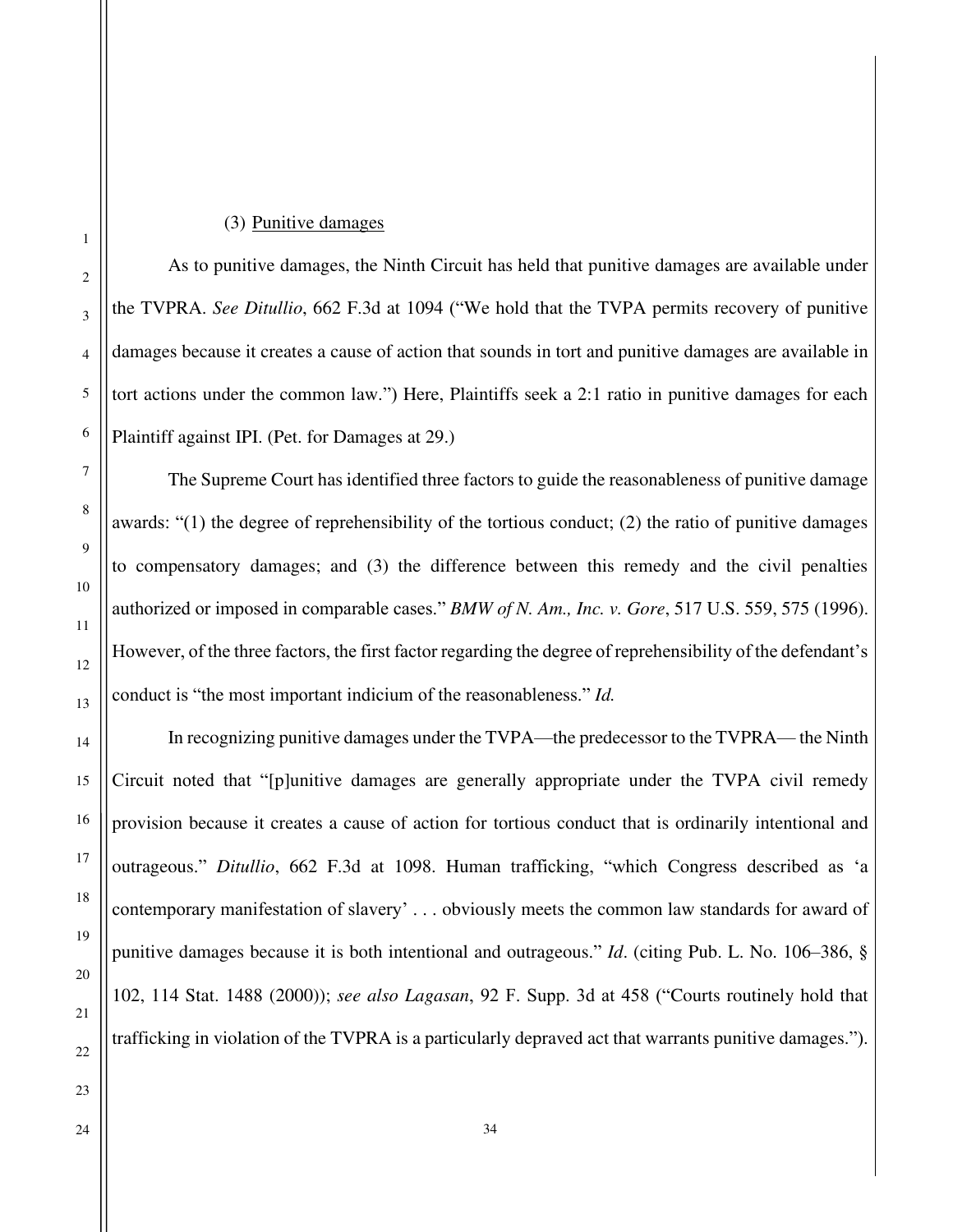1

Despite the egregious nature of TVPRA violations, courts have frequently awarded punitive damages in TVPRA cases at the same amount of compensatory damages and have found a 1:1 ratio sufficient to deter future conduct. *See, e.g., Lagasan*, 92 F. Supp. 3d at 450, 458 (awarding punitive damages equal to compensatory damages of \$369,606 for worker's action against employers who confiscated her passport, forced her to work 18-hour work days for over a year and half for as little as \$200 a month, denied her medical care, prohibited her from speaking to anyone, and subjected her to inhumane living conditions.); *Carazani*, 972 F. Supp. 2d at 26 (finding a 1:1 ratio sufficient to deter offenders where defendant forced plaintiff to work as an live-in domestic servant for seven days a week for three years and only paid a total of \$8.50, threatened plaintiff with deportation, and recklessly disregarded her health.); *Lipenga*, 219 F.Supp.3d at 532 (awarding punitive damages in same amount as compensatory damage where plaintiff was forced to work excessive hours for three years and was psychologically abused); *Ross*, 325 F. Supp. 3d at 1176 (awarding punitive damages in equal amount as compensatory damages of \$3,373,517.20); *cf. Shukla*, 2012 WL 481796, at \*15–16 (finding that a 2.5:1 ratio for punitive damages was excessive for a \$1 million compensatory damage award and finding that a 1:1 ratio would be more appropriate, even accounting for the "greater reprehensibility of defendants' conduct.").

However, some courts have awarded punitive damages at a 2:1 ratio, or even higher, for TVPRA violations. *See*, *e.g*., *Arreguin v. Sanchez*, 398 F. Supp. 3d 1314, 1319, 1329 (S.D. Ga. 2019) (awarding punitive damages of \$176,532.48, in a 2:1 ratio with compensatory damages, to 13 workers from Mexico who were recruited under false promises, worked for little to no pay, and were subjected to deplorable living conditions for ranges of 6 to 32 days, in manners very similar to the Plaintiffs in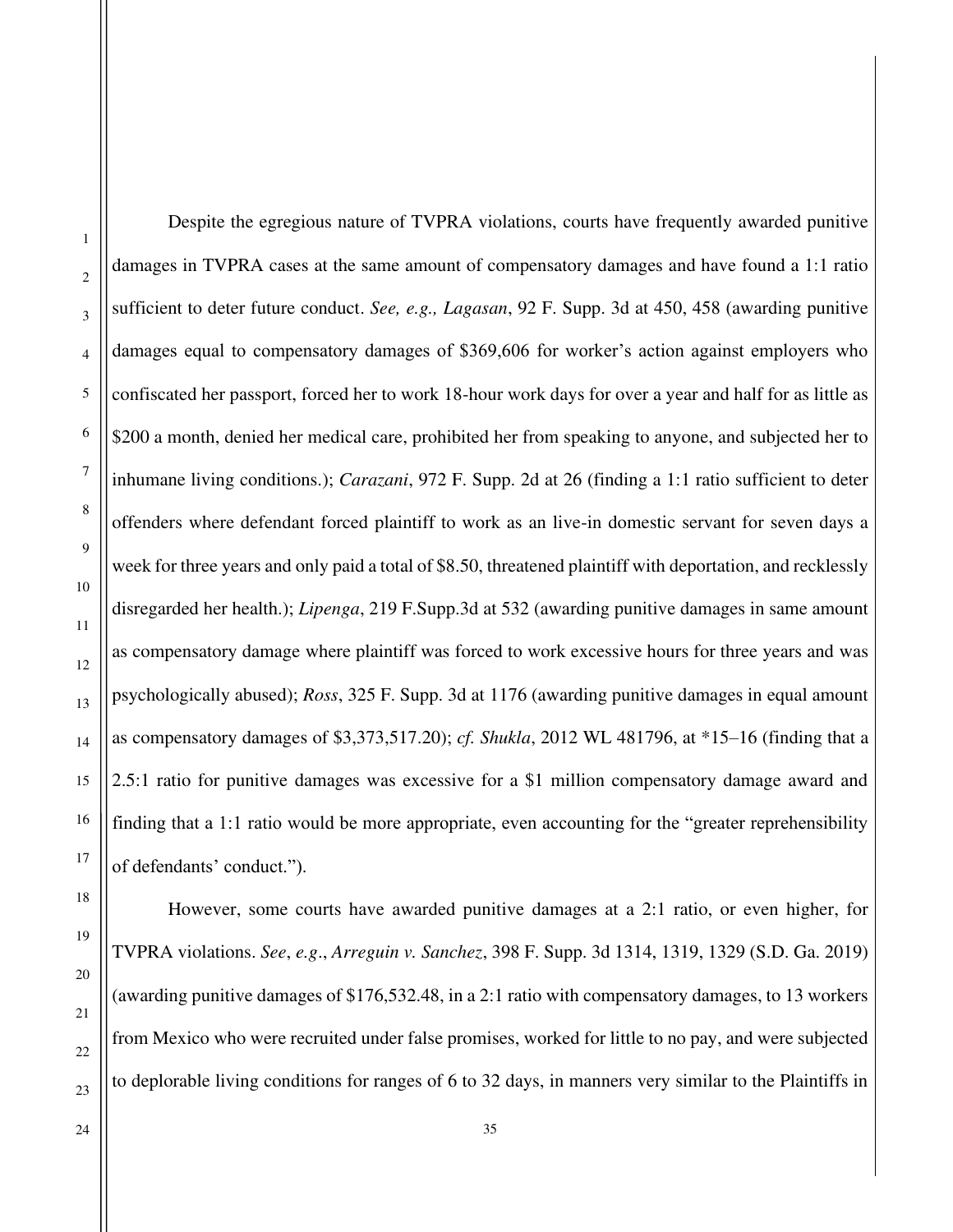this case); *Doe*, 2012 WL 3834867, at \*5 (awarding \$2 million in punitive damages despite \$1,306,468 in compensatory because case involved forceful rape and sexual assault); *Francisco v. Susano*, No. 10–cv–00332–CMA–MEH, 2013 WL 4849109, at \*3-4 (D. Colo. Sept. 10, 2013) (awarding punitive damages of \$10,000 per day in amounts over at least ten times the compensatory damages for plaintiffs forced to work between 19 to 39 days); *Magnifico*, 2012 WL 5395026, at \*1–2 (awarding punitive damages of approximately \$9 million, at 2:1 ratio, to 18 plaintiffs from the Philippines and the United States subjected to forced labor); *Aguilar v. Imperial Nurseries*, No. 07-cv-0193, 2008 WL 2572250, at \*1 (D. Conn. May 28, 2008) (awarding 2:1 ratio of punitive to compensatory damages to 12 Guatemalan workers who suffered similar forced labor conditions).

Although the Court recognizes that some district courts have awarded a 2:1 ratio in TVPRA cases, the Court finds that awarding punitive damages in a 1:1 ratio with compensatory damages is more appropriate in this matter. To be clear, the Court does not condone human trafficking and agrees with the Eastern District of Virginia court in *Lagasan* that trafficking is such a "depraved act." *See Lagasan*, 92 F. Supp. 3d at 458. Furthermore, Defendants' conduct in this matter as a whole is appalling and IPI played no small part while benefitting from the endeavor.<sup>21</sup> In fact, IPI was the driving force in why workers were working excessively and around the clock in IPI's rush to complete the casino project in time for opening (*see* FAC ¶¶ 47–49), and it utterly disregarded workers' safety despite being on clear notice of worker unsafety (*see* FAC ¶¶ 50, 131–54, 180, 183–86, 191–92). IPI's

21

22

23

1

2

3

4

5

6

7

8

9

10

11

12

13

14

15

16

17

18

19

<sup>21</sup> Contrary to IPI's assertion, Plaintiffs do not only allege misconduct committed by MCC or Gold Mantis. (*See* Second Opp'n at 2-4.) Therefore, punitive damages are appropriate against IPI.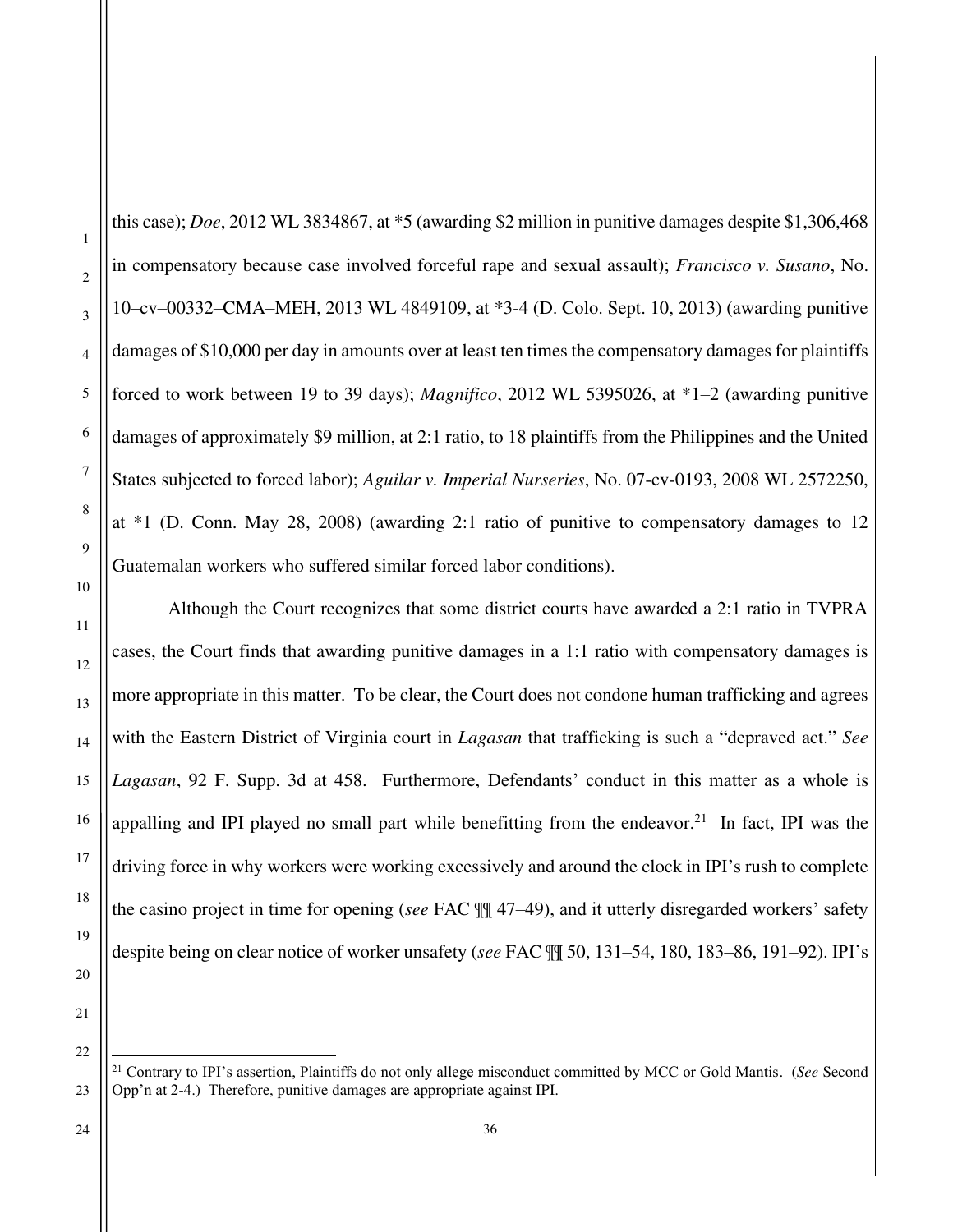own evidence in support of its opposition to the petition for damages establish how dangerous the work site was almost a year prior to Plaintiffs' accidents. (*See* Ex. 9 to Ojeda Decl., ECF No. 196-1.) IPI's construction manager's April 2016 reports documented the various safety violations around the Casino Project, including unsafe material stacking, missing guardrail at the edge of steel structure, a worker wearing a safety harness improperly, and another worker not using any fall arrest equipment while working at height. (*Id*. at 43–44, 47, 55.) Despite this clear notice to IPI, the problems persisted. In December 2016, eight months after the report, an OSHA compliance safety and health officer observed workers exposed to fall hazards because they were climbing between levels of scaffolding without continuous protections. (FAC  $\parallel$  136.) Furthermore, IPI harbored and transported Plaintiffs and utterly disregarded the health and sanitation of workers when housing them in repugnant dorms. (*Id*. ¶¶ 193, 201–202; Deleon Guerrero Decl. ¶ 5; Pich Decl. ¶¶ 5–8.)

However, the stake here is a multi-million-dollar judgment, and the Court finds that Plaintiffs were subjected to forced labor during a much shorter period—ranging from 23 days to 7 months than the plaintiffs in other cases where a 2:1 ratio, or even a 1:1 ratio, was awarded in a multi-million dollar judgment. *See, e.g*. *Magnifico v. Villanueva*, No. 10-cv-80771, ECF No. 127 at 15 (S.D. Flo., 2012) (ranging from 144 to 559 days); *Alabado*, 2016 WL 5929247, at \*14–17 (ranging from 481 to 1,200 days); *Ross*, 325 F. Supp. 3d at 1174 (3,650 days, or 10 years). Given the large amount of money at stake, the Court also finds that a 1:1 ratio is sufficient to deter defendant IPI from committing or benefiting from any TVPRA violations in the future. An award of punitive damages in the same amount as compensatory damages is therefore more appropriate here.

In sum, Plaintiffs are entitled to a total damages award of \$5,916,445.58 as follows:

22 23

1

2

3

4

5

6

7

8

9

10

11

12

13

14

15

16

17

18

19

20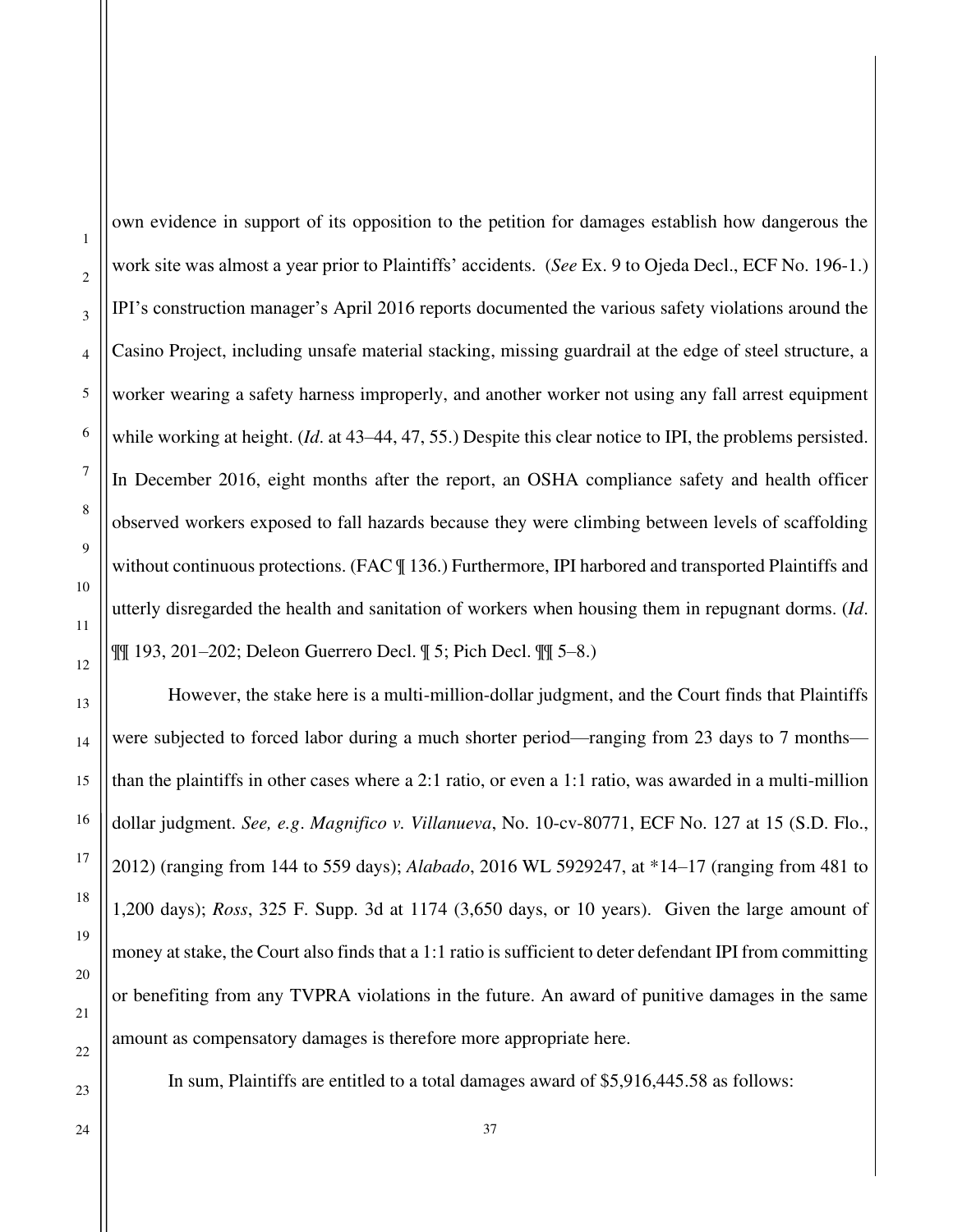|              | <b>Emotional</b> | Lost        | <b>Future</b> | Pain and         | <b>Total</b>   | <b>Punitive</b> | <b>Total</b>   |
|--------------|------------------|-------------|---------------|------------------|----------------|-----------------|----------------|
|              | <b>Distress</b>  | Income      | Lost          | <b>Suffering</b> | Compensatory   | <b>Damages</b>  |                |
|              |                  |             | Income        |                  | <b>Damages</b> | (1:1)           |                |
| Tianming     | \$79,050         | \$19,186.04 | \$226,821     | \$400,000        | \$725,057.04   | \$725,057.04    | \$1,450,114.08 |
| Wang         |                  |             |               |                  |                |                 |                |
| Dong Han     | \$89,250         | \$12,839.07 | \$63.114      | \$300,000        | \$465,203.07   | \$465,203.07    | \$930,406.14   |
| Liangcai Sun | \$62,475         | \$6,032.44  | n/a           | \$300,000        | \$368,507.44   | \$368,507.44    | \$737,014.88   |
| Yongjun Meng | \$9,775          | \$6,675.46  | n/a           | \$300,000        | \$316,450.46   | \$316,450.46    | \$632,900.92   |
| Oingchun Xu  | \$19,975         | \$9,312.98  | \$31,179      | \$300,000        | \$360,466.98   | \$360,466.98    | \$720,933.96   |
| Youli Wang   | \$51,425         | \$3,132.52  | \$38,388      | \$300,000        | \$392,945.52   | \$392,945.52    | \$785,891.04   |
| Xiyang Du    | \$20,400         | \$8,767.28  | n/a           | \$300,000        | \$329,167.28   | \$329,167.28    | \$658,334.56   |
| <b>Total</b> | \$332,350        | \$65,945.79 | \$359,502     | \$2,200,000      | \$2,957,797.79 | S2,957,797.79   | \$5,915,595.58 |

# (4) Offset

Finally, the Court must consider whether Plaintiffs' damages must be offset by the amount paid to Plaintiffs as part of their settlement agreements with Gold Mantis and MCC. Plaintiffs argue that there should be no offset because IPI has no right to contribution under the TVPRA. (Mot. for Reconsideration at 3–4). However, the Court finds those arguments irrelevant because IPI has not filed any claim for contribution. Instead, the question is whether Plaintiffs' recovery is subject to the one satisfaction rule, and the Court concludes that it is.

"The one satisfaction rule reflects the equitable principle that a plaintiff who has received full satisfaction of its claims from one tortfeasor generally cannot sue to recover additional damages corresponding to the same injury from the remaining tortfeasors." *Uthe Tech. Corp. v. Aetrium, Inc.*, 808 F.3d 755, 760 (2015); *see also Zenith Radio Corp. v. Hazeltine Research Inc.*, 401 U.S. 321, 348 (1971) (noting that "the law . . . does not permit a plaintiff to recover double payment."). "A corollary principle of the one satisfaction rule is that 'payment made by a joint tortfeasor diminishes the claim against the remaining tortfeasors." *Uthe Tech. Corp.,* 808 F.3d at 760 (quoting *Seymour v. Summa*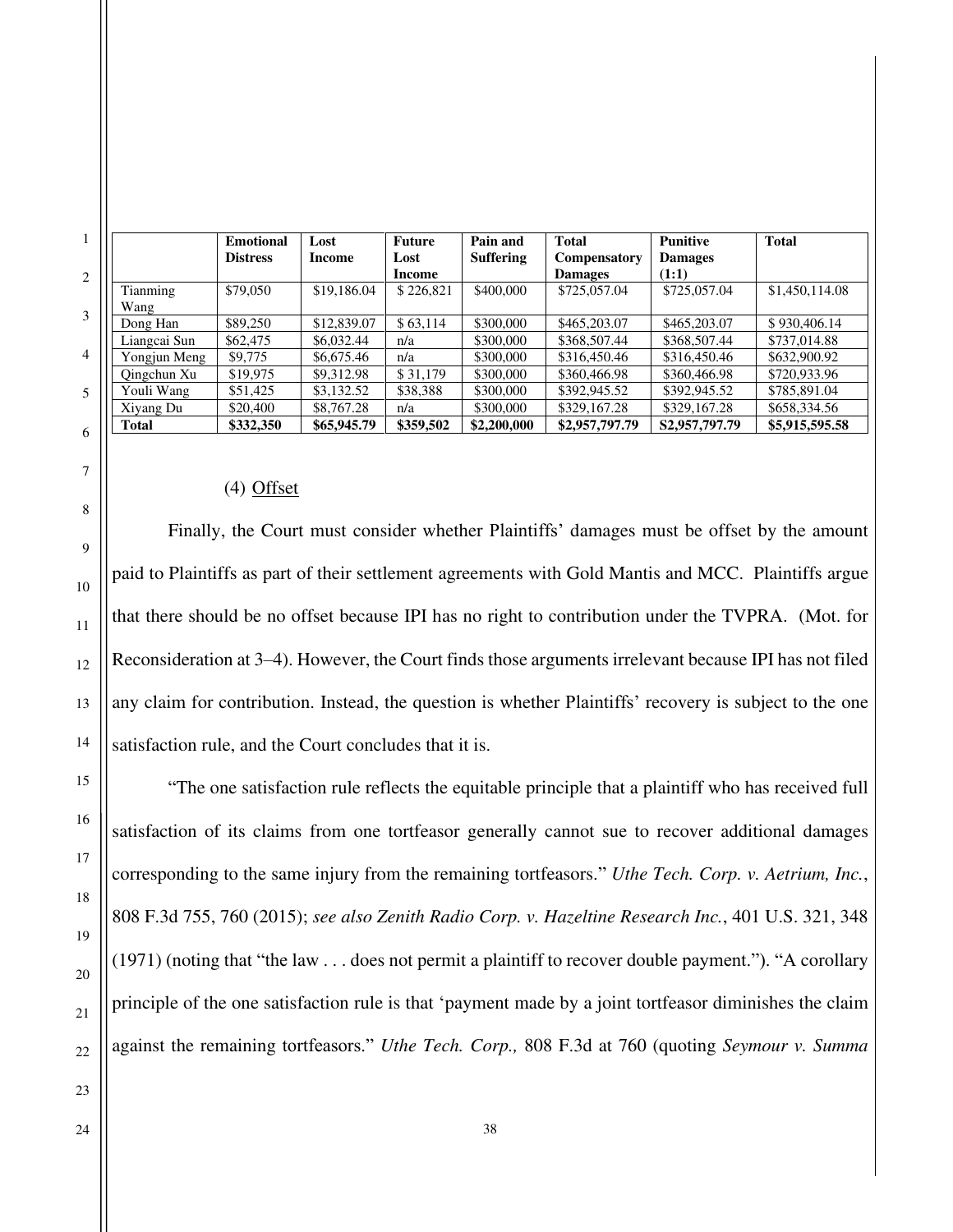*Vista Cinema, Inc*., 809 F.2d 1385, 1389 (9th Cir. 1987), *as amended on denial of reh'g and reh'g en banc*, 817 F. 2d 609 (9th Cir. 1987)). To apply the one satisfaction rule, "there must be such an identity between the injuries alleged and the remedies available that any additional recovery would unjustly enrich the plaintiff." *Id.* at 760–61. Here, the Court finds that Plaintiffs' claims against IPI, MCC, and Gold Mantis all arise from the same injuries and the same scheme of forced labor such that they represent common damages. Plaintiffs would be unjustly enriched, for example, if Gold Mantis and/or MCC already compensated Plaintiffs fully for their physical injuries that occurred at the IPI worksite and Plaintiffs obtain that same full amount of recovery again from IPI.

Any settlement amount, however, is to be credited towards the total damages. *See Uthe Tech. Corp.,* 808 F.3d at 762 (noting that in RICO claims, "the 'full satisfaction' to which treble damages claimants are entitled is 'three times the proven actual damages'" rather than three times the reduced proven damages, as "any award less than [the full] constitutes an incomplete recovery." (citing *In re Nat'l Mortg. Equity Corp. Mortg. Pool*, 636 F. Supp. 1138, 1152 (C.D. Cal. 1986)). Plaintiffs' total damages is therefore reduced by the total settlement amount.<sup>22</sup>

### **VI. CONCLUSION**

For the reasons set forth above, Plaintiffs' petition for damages in connection to an entry of default judgment (ECF No. 172) is GRANTED. Default judgment against Defendant IPI shall be entered in the amount of \$5,430,595.58.

1

<sup>&</sup>lt;sup>22</sup> The Court sought an *in camera* review of this total amount through Plaintiffs, with notification to all Defendants of the Court's communication. All relevant parties have consented to disclosure of the total amount.